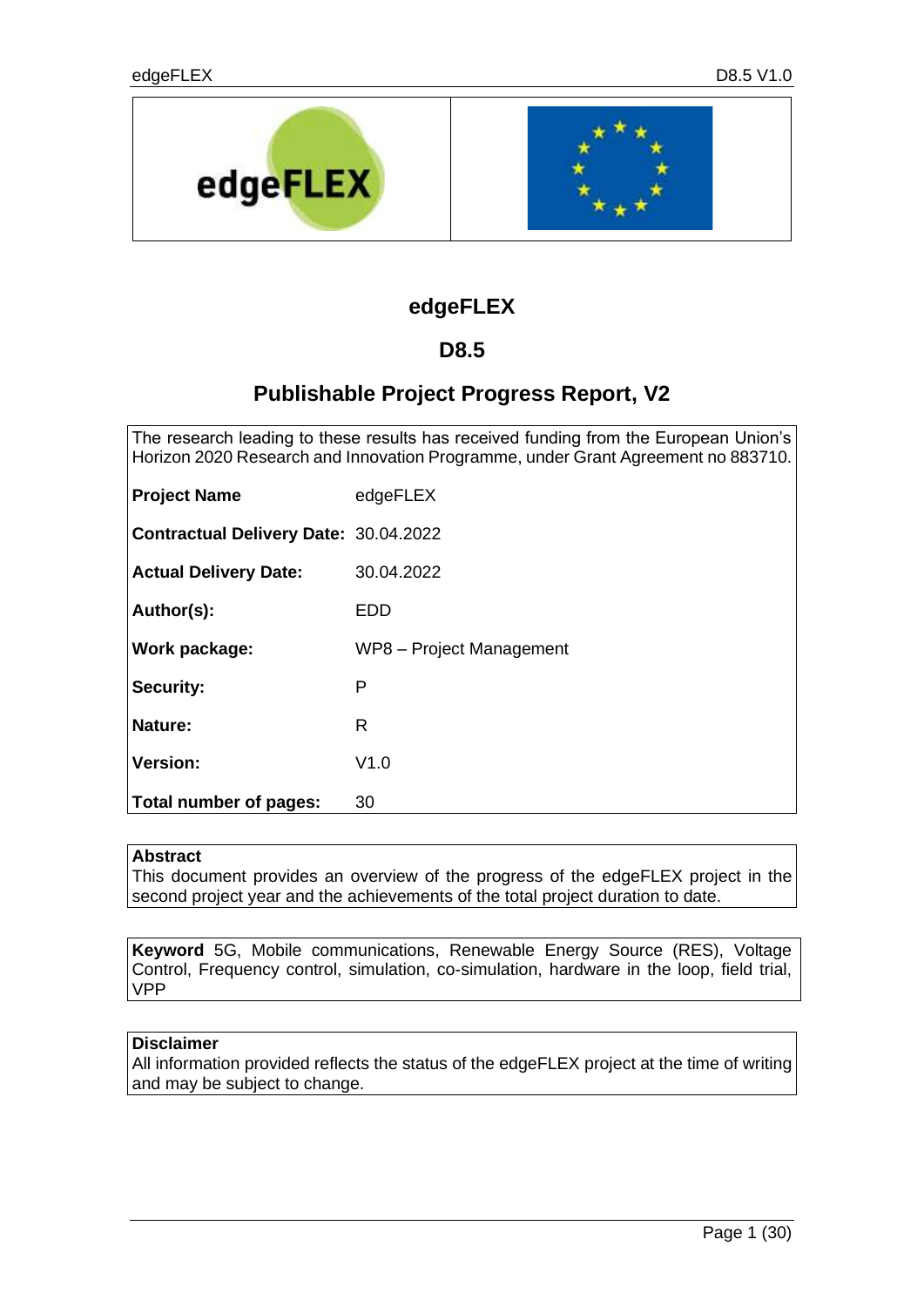# **Executive Summary**

The edgeFLEX project has made excellent progress during the second of its three years planned duration towards achieving all of the planned goals of the project. All the project activities have progressed according to the originally planned schedule defined in the Grant Agreement.

The concepts for new energy services and 5G support of these services have been elaborated and implemented and integrated into the edgeFLEX platform. Tests of the platform functionality over live 5G networks were undertaken and their description in deliverables is under preparation. The detailed planning of the field trials has been completed. The equipment planned to be used in the field trials has been installed and commissioned for use in the trials and collection of live data has started in all three trial sites. Dissemination and communication activities have progressed well using virtual media. Recently, a presence exhibition stand was organised by the project at a live trade fair held in Italy in Q4, 2021.

The first Periodic Review of project progress was held in December 2021. Progress in all areas was deemed to be very good and a short set of recommendations were made to further optimise and improve the project outcomes and impact. An action plan to implement these improvements has been prepared and will be executed during the final reporting period of the project.

The focus of efforts in the third and final year of the project is on the execution and evaluation of the field trials, the provision of feed-back to the work packages who developed the concepts and implementations and the further preparation of the results for market introduction and exploitation.

As in the first year of the project's activities, the restrictions of Covid-19 have meant that project participants were not able to meet for presence meetings during the second year of activities. During this long and sometimes stressful situation, project participants have made exceptional efforts to maintain progress on all work items of the project and the project results to date demonstrate the results of these efforts. Partners have adapted their working methods to optimise them for virtual meetings and remote working.

The project is well positioned to achieve all its planned goals and KPIs in its final year of operation.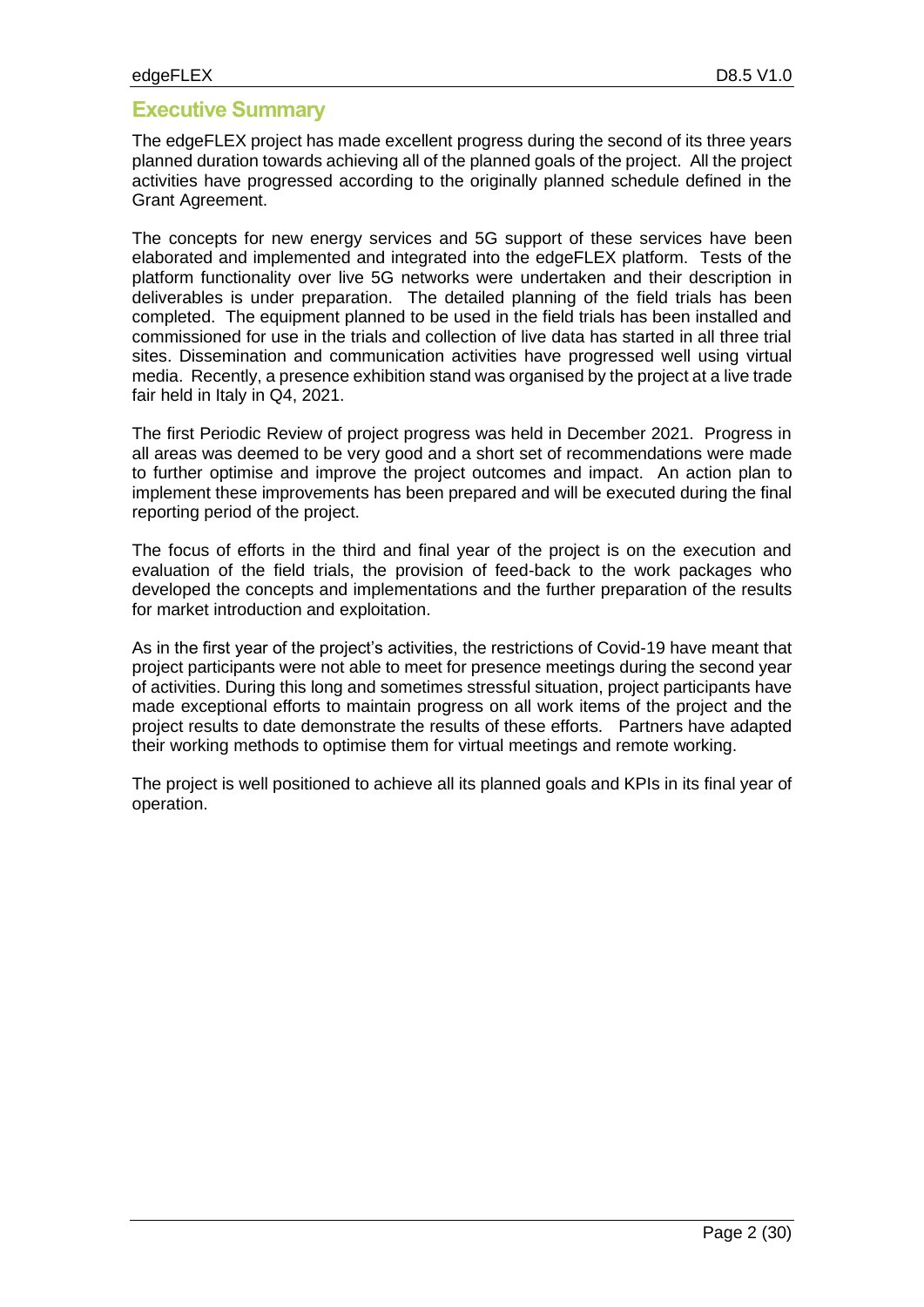# **Authors**

| <b>Partner</b> | <b>Name</b>             | e-mail                             |
|----------------|-------------------------|------------------------------------|
| <b>EDD</b>     |                         |                                    |
|                |                         |                                    |
|                | <b>Fiona Williams</b>   | fiona.williams@ericsson.com        |
|                | Karina Nees-Maric       | knm@k-aix.de                       |
|                | Tuana Ensezgin          | tuana.ensezgin@ericsson.com        |
| <b>UNIBO</b>   |                         |                                    |
|                | Alessandro Mingotti     | alessandro.mingotti2@unibo.it      |
| <b>RWTH</b>    |                         |                                    |
|                | Diala Nouti             | dnouti@eonerc.rwth-aachen.de       |
|                | Gianluca Lipari         | glipari@eonerc.rwth-aachen.de      |
|                | Edoardo De Din          | ededin@eonerc.rwth-aachen.de       |
| <b>ALPQ</b>    |                         |                                    |
|                | Ronan Kavanagh          | ronan.kavanagh@alpiq.com           |
|                | Vadim Omelčenko         | vadim.omelcenko@alpiq.com          |
| <b>WIT</b>     |                         |                                    |
|                | David Ryan              | david.ryan@waltoninstitute.ie      |
|                | DarrenLeniston          | darren.leniston@waltoninstitute.ie |
| <b>SWW</b>     |                         |                                    |
|                | <b>Evyatar Littwitz</b> | evyatar.littwitz@es-geht.gmbh      |
|                | <b>Gerhard Meindl</b>   | g.meindl@s-w-w.com,                |
| <b>CRE</b>     |                         |                                    |
|                | Mihai Mladin            | mihai.mladin@crenerg.org           |
| <b>BAUM</b>    |                         |                                    |
|                | Anna Maaß               | a.maass@baumgroup.de               |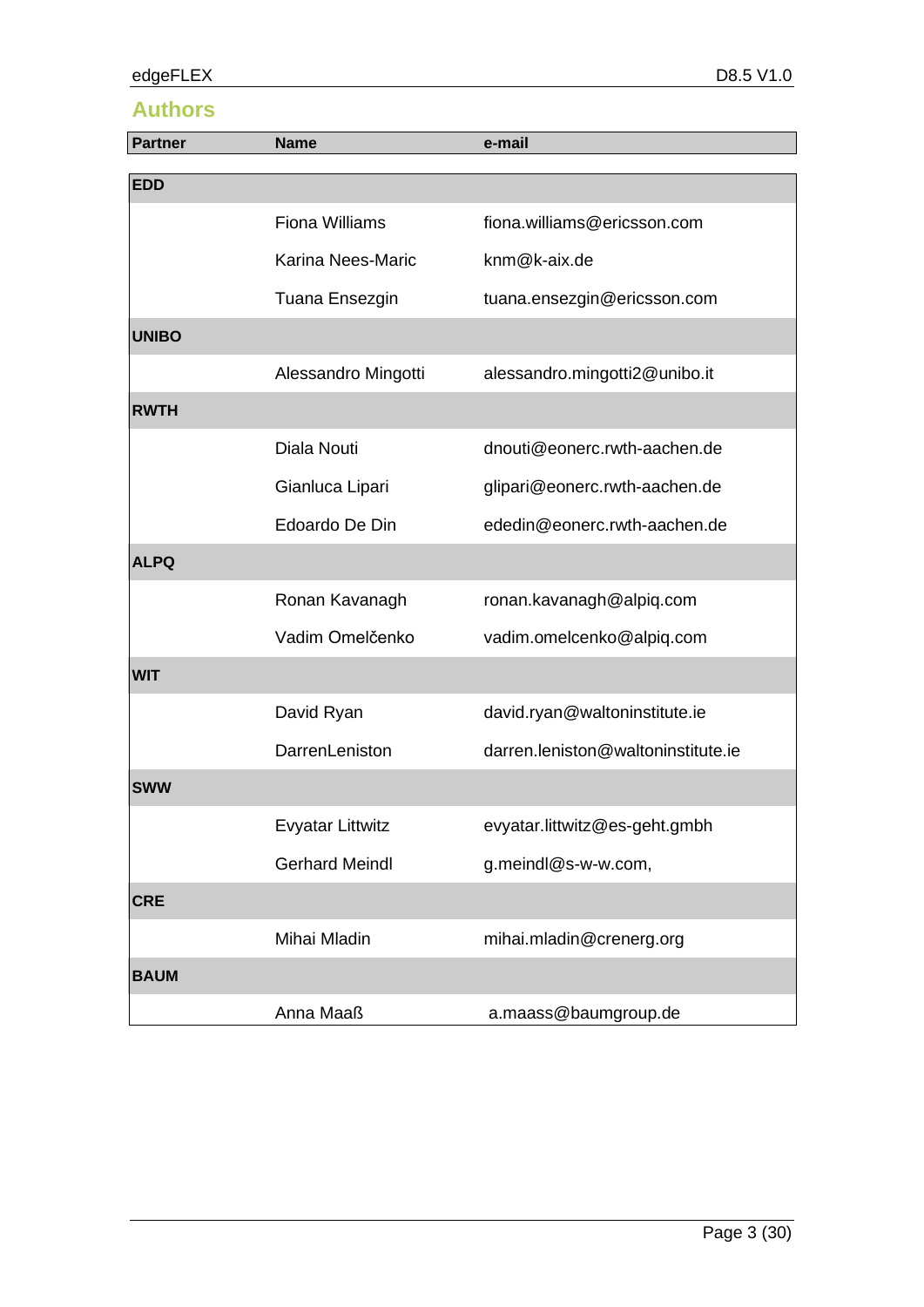# **Table of Contents**

| 1.1           |                                                             |  |
|---------------|-------------------------------------------------------------|--|
|               |                                                             |  |
| 1.3           |                                                             |  |
|               | 2. The edgeFLEX approach to addressing the challenge 6      |  |
| 2.1           |                                                             |  |
| 2.2           |                                                             |  |
| 2.3           |                                                             |  |
| $2.4^{\circ}$ |                                                             |  |
| 2.5           |                                                             |  |
| 2.6           |                                                             |  |
| 2.7           |                                                             |  |
|               |                                                             |  |
|               |                                                             |  |
|               |                                                             |  |
|               | 2.7.4 edgeFLEX Energy and 5G Laboratory Tests in Germany 20 |  |
| 2.8           |                                                             |  |
| 2.9           |                                                             |  |
|               |                                                             |  |
|               |                                                             |  |
|               |                                                             |  |
|               |                                                             |  |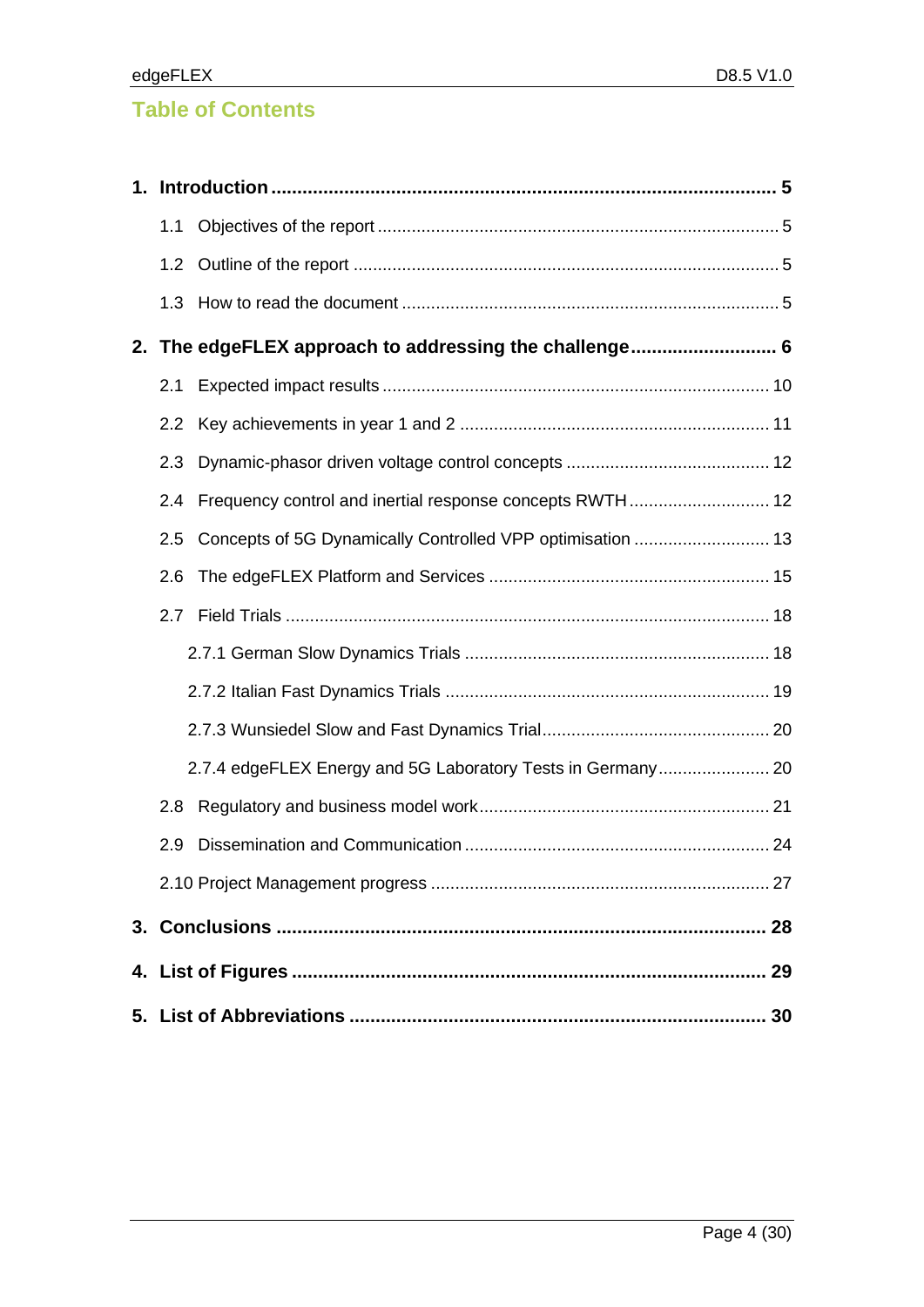# <span id="page-4-0"></span>**1. Introduction**

# <span id="page-4-1"></span>**1.1 Objectives of the report**

The aim of this deliverable is to describe the status of the project work at the end of the second year of the project and to highlight the key achievements made in years 1 and 2.

# <span id="page-4-2"></span>**1.2 Outline of the report**

The report consists of two parts. The first part describes the overall approach of the project and includes a short overview of the key achievements of year 1 and 2. Part 2 gives a more detailed overview of the achievements of the main topics of the project.

# <span id="page-4-3"></span>**1.3 How to read the document**

This report can be read as a standalone document. However, the interested reader can refer to version 1 of the progress report to find more detailed information about the achievements at the end of the first year of the project.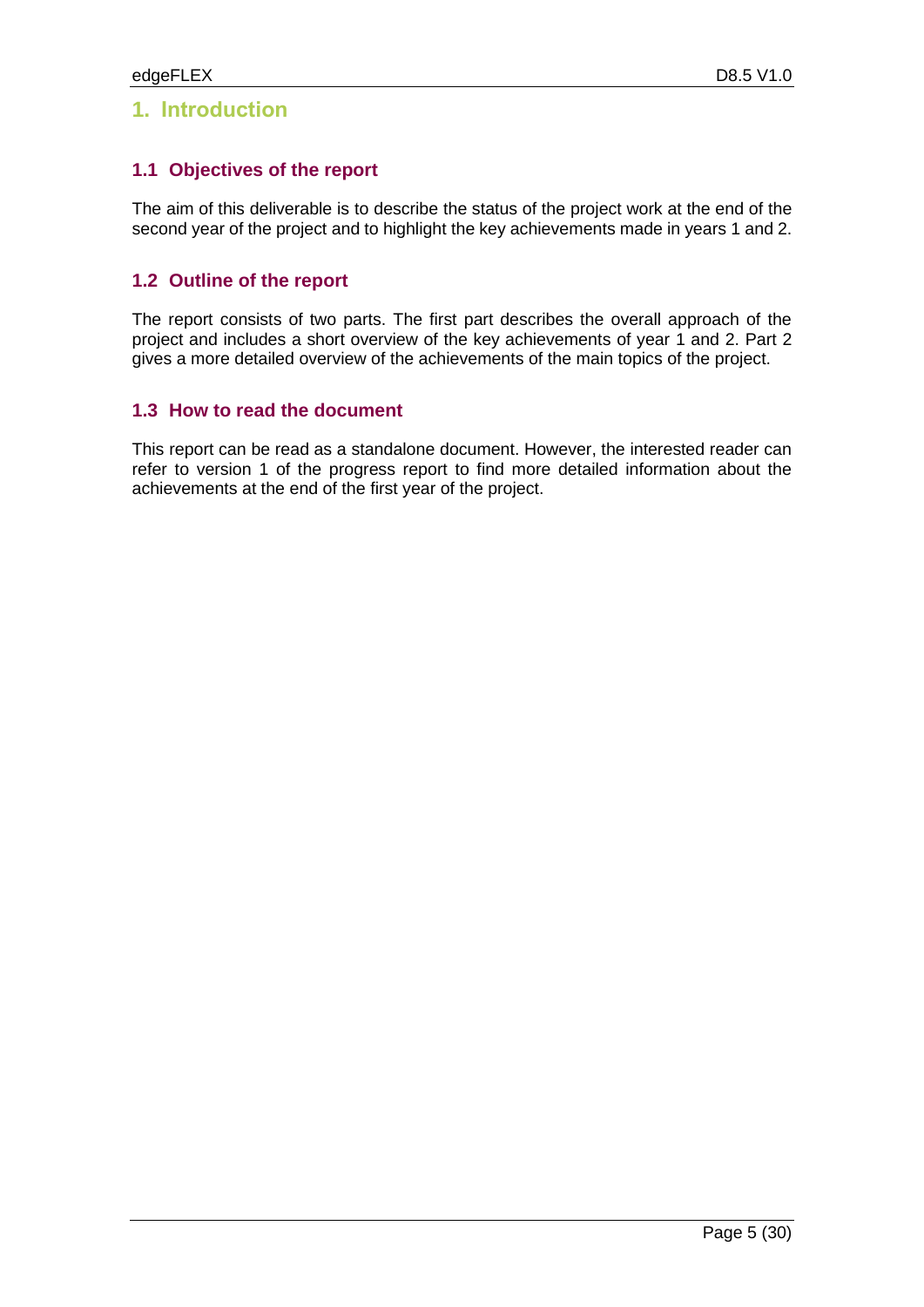# <span id="page-5-0"></span>**2. The edgeFLEX approach to addressing the challenge**

# **The challenge**

With the dramatic growth of renewables, now is the time to revise the Virtual Power Plant (VPP) concept. VPPs need to support not only the promotion of intermittent Renewable Energy Sources (RES) but also the integration of all Distributed Energy Resources (DER) into the full scope of grid operations. Such a leap raises challenges: the optimal combination of DER and RES in a new generation of VPPs is needed so that they can provide grid supportive flexibility, with slow reaction times appropriate for day-head and intra-day markets, as well as the real-time reaction needed to provide fast frequency and inertial response and voltage control ancillary services. In a nutshell, in a DER-based power electronics-driven network, VPPs need to play a similar role to the one synchronous machine play in a traditional system.

Flexibility can be provided by going beyond electrochemical storage and exploring opportunities offered by the dynamically controllable behaviour of power electronics driven DERs. Demand Side Management or low-cost solutions could be deployed in a neighbourhood. This could enable the expansion of the role and responsibility of Local Energy Communities, enabling them to cooperate with VPPs or even become VPPs as the role of VPPs evolves in future years. edgeFLEX links technical solutions to societal expectations. Short reaction times can be addressed by 5G-powered edge clouds linking dispersed devices in near real-time. In this respect, a new concept of VPPs becomes possible with communications corresponding to multiple layers of dynamics. edgeFLEX proposes a new architecture for VPPs deploying such a multi-layer solution, enabling the electrical system to cope with intermittent energy sources. VPPs are brought to a new level, enabling them to interact in markets which offer ancillary services to System Operators. edgeFLEX develops this next generation VPP concept and demonstrates it in the context of three field trials and sets of laboratory tests. It explores innovative optimisations, financial tools and business scenarios for VPPs and assesses the economic and societal impact. It works actively to remove barriers by contributing to standards and European level regulation.

# **The edgeFLEX Vision**

VPPs are enabled to manage a new wider range of generation and storage assets, including those of Energy Communities, offering a set of new fast and dynamic services to grid operators, enabling the emergence of a new market for ancillary services and optimizing the role and deployment of storage. Our vision is illustrated in [Figure 1b](#page-6-0)elow.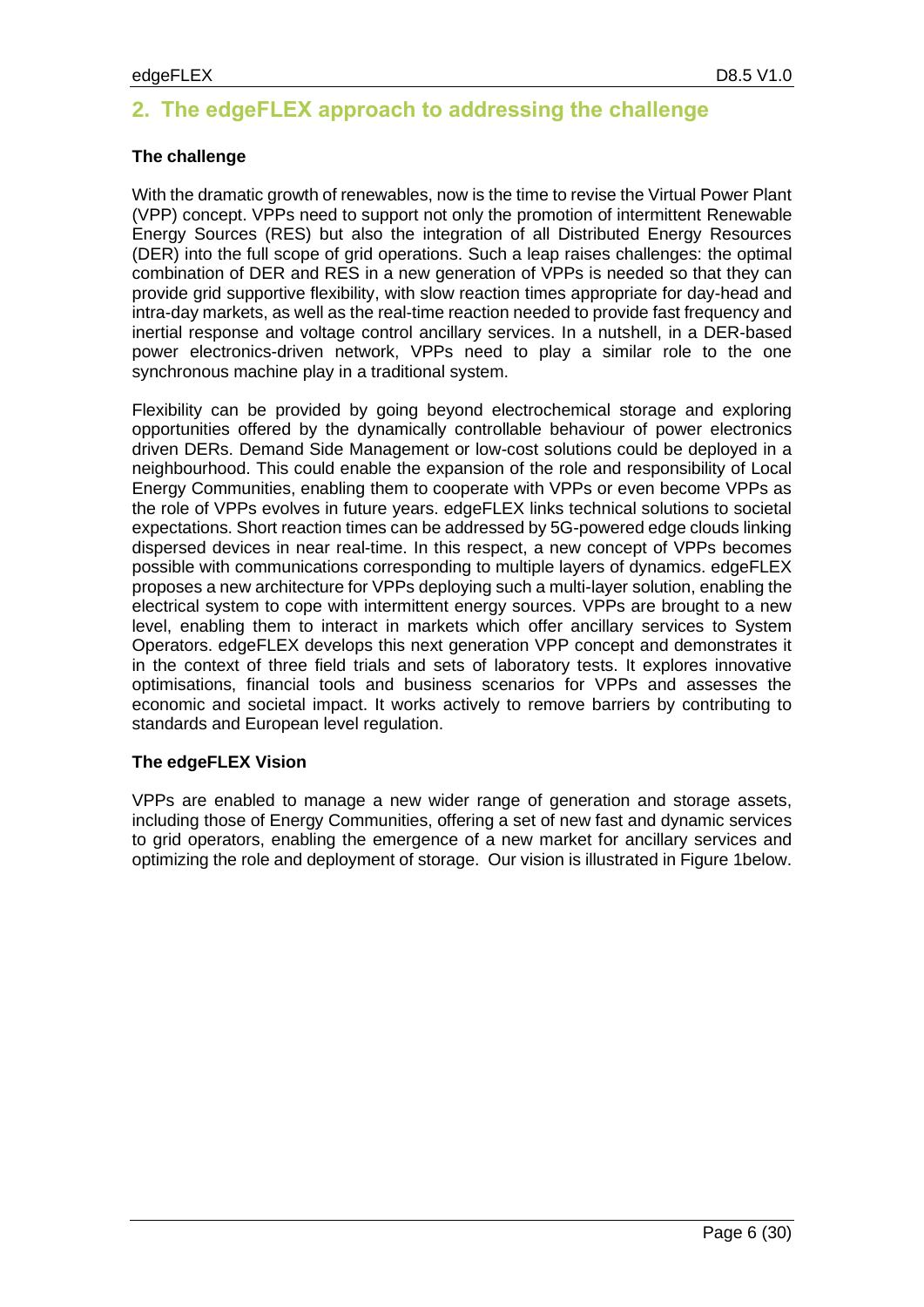

**Figure 1 - The edgeFLEX Vision**

#### <span id="page-6-0"></span>**The edgeFLEX Objectives**

- To research new fast and slow dynamics ancillary services and a new market for trading them to VPPs and grid operators introducing an innovative new way to run VPPs offering increased flexibility.
- To develop competitive optimisations of the operations of VPPs with storage assets including Power2Heat and biomass reducing the need for grid rebalancing and increasing its stability.
- To develop a new sustainable investment model promoting increased investment and penetration of RES.
- To validate our services in field trials and lab tests, packaging results to prepare impact.

Virtual Power Plants (VPPs) have already been commercially developed to provide effective ways to integrate the capabilities of new energy sources into the wholesale energy market: edgeFLEX proposes a completely redefined VPP which is able, on the one hand, to play a more technical role in supporting grid operation and, on the other hand, to fulfil the growing interest of local communities to participate actively to energy system management. VPPs become Dynamically Controlled Virtual Power Plants, enabled by the resilience, low latency and cost-effectiveness of 5G-powered near realtime ICT, as illustrated in in [Figure 2.](#page-7-0)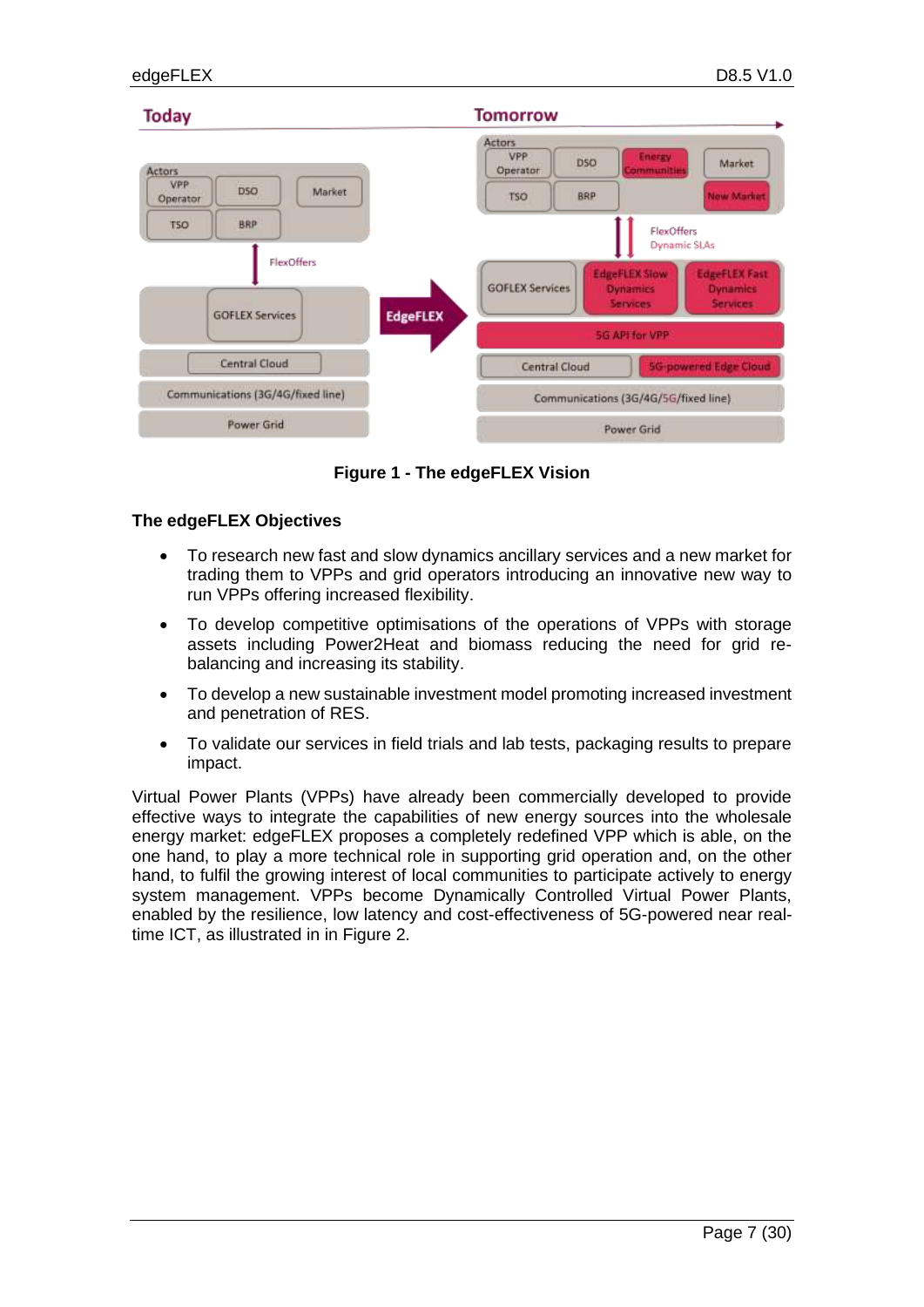

**Figure 2 - The next generation Virtual Power Plant**

<span id="page-7-0"></span>Such solutions leverage the classical wholesale VPP level, while introducing new techniques for stabilising the power grid, i.e., enriching their operations with faster dynamics. At the same time, at local level, new solutions can enable Energy Communities to exploit their energy services in a new energy market. The edgeFLEX consortium partners believe that now is the time for them to meet these challenges, by undertaking joint research, innovation and communication actions leading to significant impacts on the energy stakeholders and markets.

Incorporating Energy Communities into the scope of a VPP means re-defining a VPP as an aggregation of anything that is connected to the community power network which can act as a resource providing flexibility to the grid. This enables prosumers and small generating units to play an active role in providing flexibility to the energy system and to form part of the energy value network. Such an approach brings significant advantages with respect to the simple application of electrochemical storage, and it will involve elements such as biomass units, boilers and various demand response capacities. The main point is that flexibility can be extracted from many existing assets with a dual-use concept which reduces the need for investment.

The role of storage has become a key issue. Electrification is of the utmost importance in the set of European actions to minimise green-house gas emissions. In the context of moving towards more competitive, fully decarbonised electricity generation, the electrification of both the transport sector and of the heating of buildings need to be urgently addressed. The edgeFLEX consortium has extensive experience of the use of electrochemical storage in both slow and fast dynamics applications. It brings this experience to bear on the definition and evaluation of appropriate solutions combining variable and dispatchable RES and electrochemical and other storage forms. In our field trials and business modelling, we challenge today's solutions based on electrochemical storage through the definition of new edgeFLEX solutions leveraging existing flexibility in the form of biomass units highlighting the competitiveness of flexibility based on new ancillary services for fast dynamics and based on including biomass, and other resources accessible via Demand Response.

edgeFLEX stimulates investment in RES through promoting new sustainable financial instruments increasing the profitability of RES assets and targeting RES asset owners. It expands the definition of the VPP to include a broader range of assets and optimises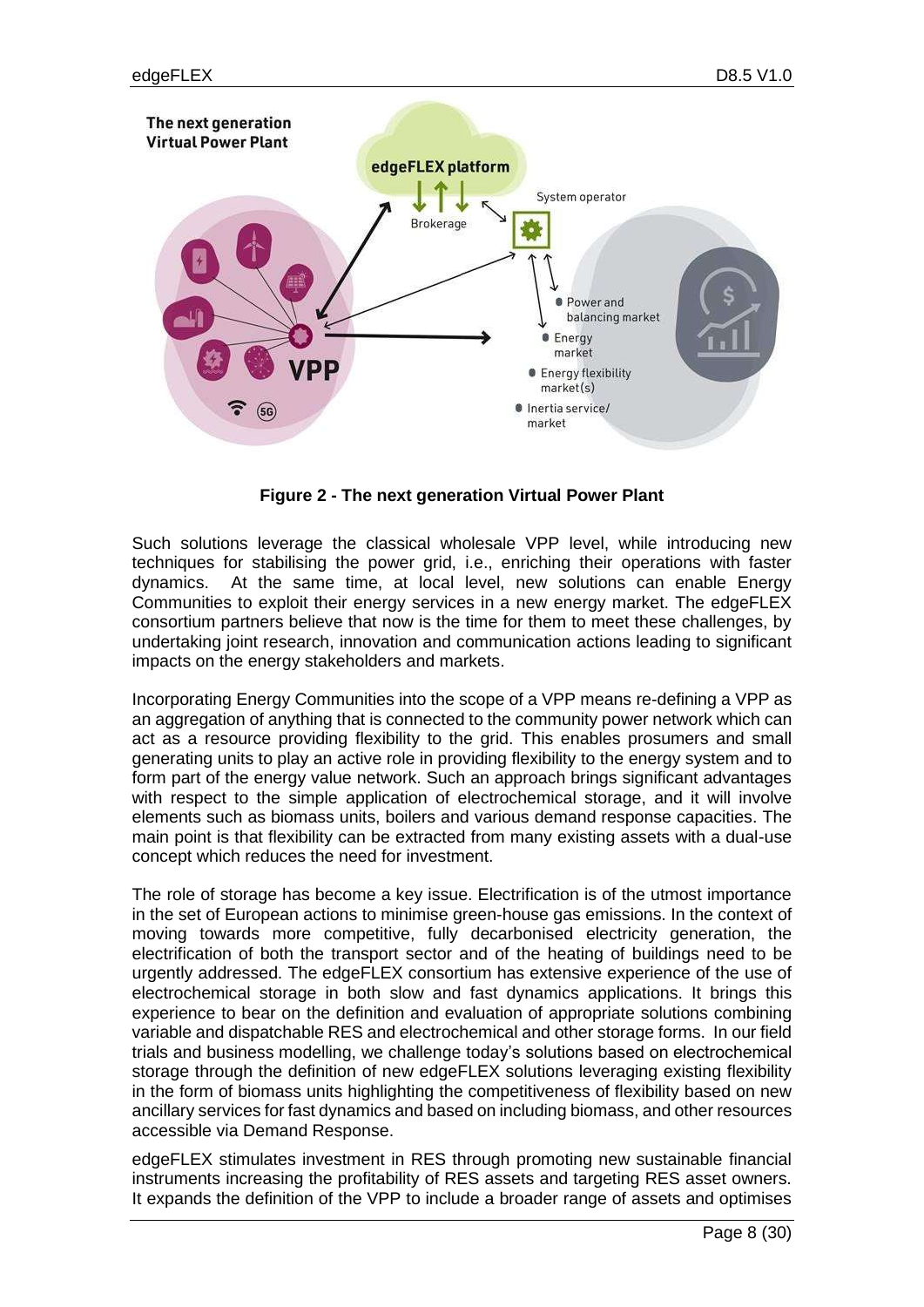the slow dynamics of VPPs for VPP owners, focussing on optimisations which could be implemented without the need for regulatory change. Finally, it provides VPPs with fast dynamics ancillary services, made possible using 5G-powered ICT, which they could offer to grid operators trading these services on a new energy market and enabling the grid operators to investigate their potential to exploit the TOTEX approach of the European Commission 2018/2019 Winter Package [\(Clean Energy for all Europeans](https://op.europa.eu/en/publication-detail/-/publication/b4e46873-7528-11e9-9f05-01aa75ed71a1/language-en?WT.mc_id=Searchresult&WT.ria_c=null&WT.ria_f=3608&WT.ria_ev=search)  [Plan\)](https://op.europa.eu/en/publication-detail/-/publication/b4e46873-7528-11e9-9f05-01aa75ed71a1/language-en?WT.mc_id=Searchresult&WT.ria_c=null&WT.ria_f=3608&WT.ria_ev=search), if TOTEX is adopted by national regulators. Current regulation enables grid providers to offset investments in assets, but not investments in services, against the price they charge consumers for power. The TOTEX approach will allow them to offset the total costs of operating the power network, including services, against the price of power enabling them to purchase services while maintaining profitability. The European Commission proposal on TOTEX needs to be adopted by National Regulators if it is to come into force in Europe, opening new markets for services in the energy domain. This overview is illustrated in Figure 3.



**Figure 3 - edgeFLEX from start to finish and beyond**

<span id="page-8-0"></span>edgeFLEX develops innovative solutions with the help of key academic players, applies the concepts, thanks to experts in VPP and 5G technology, and verifies their effectiveness in cooperation with open and advanced grid operators. Concepts are tested in real life scenarios with the goal of understanding the concrete challenges to determine the right balance between system level and local requirements, slow and fast dynamics.

#### **Validation of the edgeFLEX services and architectures in field and laboratory tests**

edgeFLEX organises **innovative field trials** and laboratory tests in two countries, as illustrated in Figure 4 - [The edgeFLEX field trial locations,](#page-9-1) validating our research and innovation results and creating confidence in our solutions.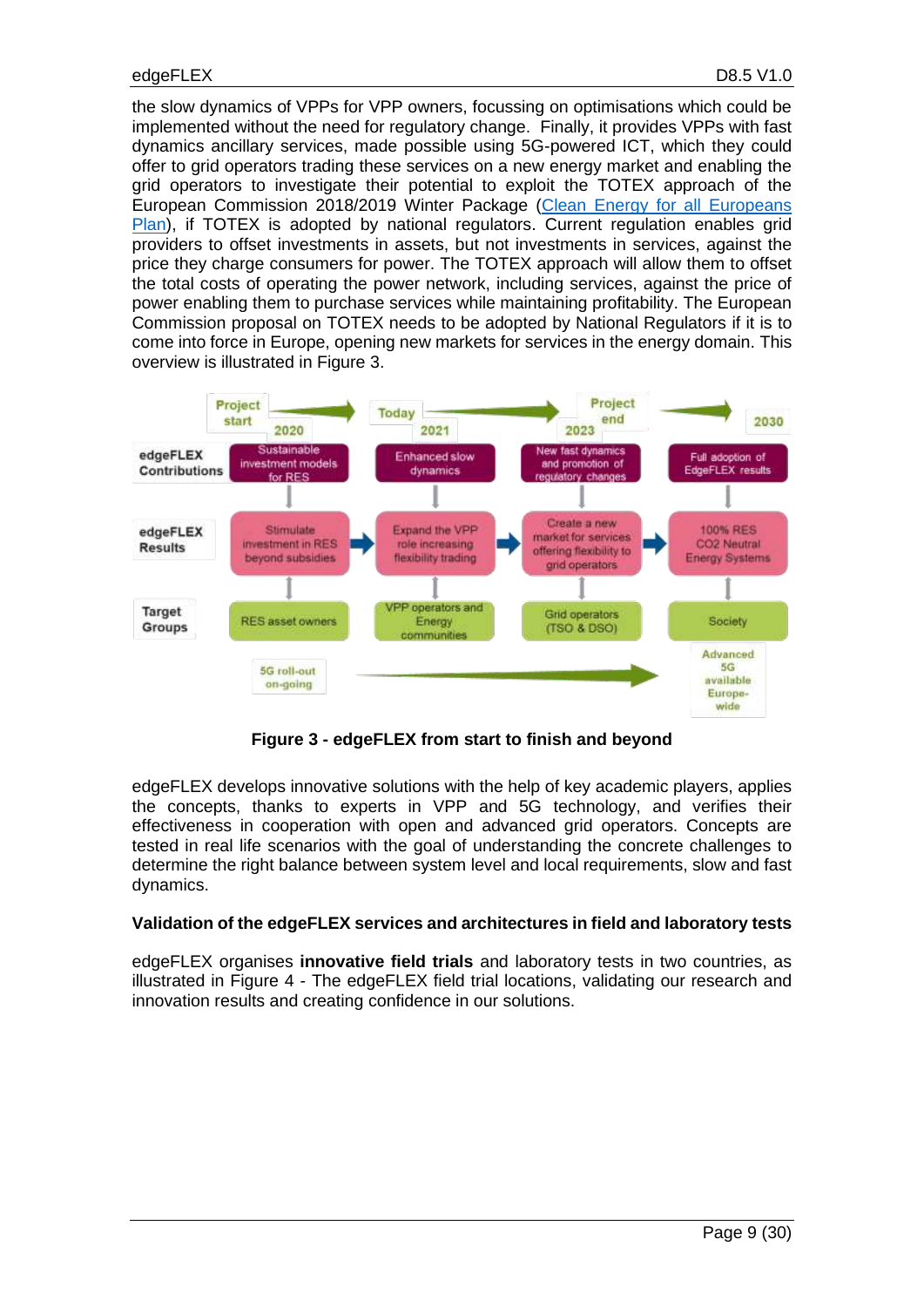

**Figure 4 - The edgeFLEX field trial locations**

# <span id="page-9-1"></span><span id="page-9-0"></span>**2.1 Expected impact results**

edgeFLEX addresses the objectives described above in an innovative and structured approach. We combine our technical results with recommendations on how these technical results can be optimally deployed to provide:

- An investment environment and new financial tool making investment in RES more attractive. This can contribute to growth in investments in RES and hence growth in the penetration of variable output RES and can create jobs in Europe in RES manufacturing and services to RES asset owners.
- A boarder role for VPPs enabling them to manage a wider range of variable output and dispatchable RES assets, including storage assets and small plants, providing RES asset owners and VPP owners with new revenue streams increasing their interest in increasing their RES investment. This enables growth in the penetration of variable output RES and extends the flexibility which VPPs can offer to the grid as they will manage a larger range of assets with a broader range of capabilities. It can contribute to economic growth and new jobs in the VPP energy sector in Europe. It can provide new streams of income to the new RES asset owners, improving return on the investment in RES and leading to enhancement of growth in RES investment and hence to growth of the energy sector in Europe.
- A new set of 5G-powered dynamic control services, enabling the opening of a new ancillary service market for fast and dynamic services in which VPPs, in their expanded role, sell the flexibility of the fast dynamics of an expanded range of RES generation and storage assets to the grid operators to stabilise the grid.
- The new market enables Europe to optimise the operations of the European grid, maximising and aggregating the flexibility which can be provided by of all available assets and organising their participation in balancing markets through the new generation of VPPs. This will enable local grid balancing addressing one of the major challenges facing grid operators today to stabilise the gird.
- All RES asset owners again gain new sources of revenue, making investment in RES more attractive as the new ancillary service market for fast and dynamic services opens. Furthermore, European service providers and manufacturers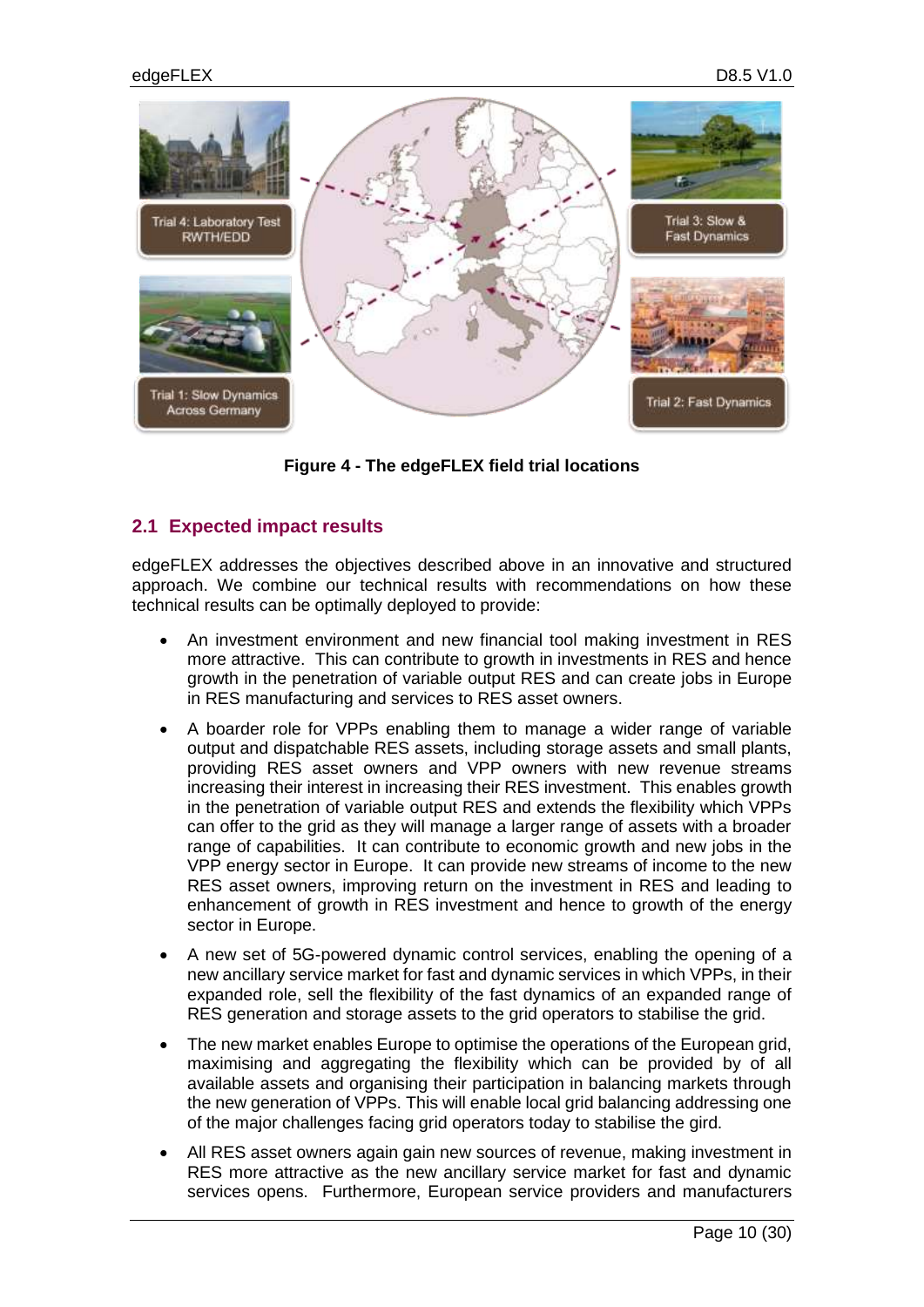gain a new market for their products and services enabling them to expand their businesses and improve their competitiveness.

# <span id="page-10-0"></span>**2.2 Key achievements in year 1 and 2**

Short summary of key achievements in the period:

- Research concepts have been developed for the edgeFLEX services and many publications based on these results have been prepared.
- Services based on research concepts have been implemented and integrated into the edgeFLEX platform for use in field trials.
- The edgePMU concept was developed, implemented and tested in the RWTH power lab, tests of it with 5G undertaken in the Ericsson 5G lab.
- The platform architecture for the field trials has been defined and a first implementation is available and is being deployed at field trial sites.
- Extensive tests of the ability of standard 5G networks to support the latency requirements of the edgeFLEX services performed under normal and poor transmission conditions. Attenuation tests, and a set of latency tests using URLLC on a prototype 5G URLLC testbed, were undertaken.
- Planning of field trials is complete, as is the installation of equipment at trial sites, with trials already in live operation.
- The Italian power operator, A2A, has offered its power network infrastructure for use in the edgeFLEX Field trials at their own expense. A field trial of edgeFLEX fast dynamics services in the A2A infrastructure in Italy is now live.
- 4 regulatory change proposals have been prepared and many interactions with key stakeholders have already held and more are planned.
- 2 successful contributions to the 3GPP SA1 standards group were prepared and accepted for stardardisation. They are published as "Edge cloud driven data acquisition (edgePMU)" and "Use case of ensuring uninterrupted MTC service availability during emergencies" in TR 22.867, Release 18.
- Communication and dissemination reaching our target audiences through virtual events and publications has been prepared and undertaken. A Field Trial Open Day was organised in Italy in 2021 as a face-to-face event and many dissemination KPIs have already exceed target levels planned for the end of the project.
- 23 peer-reviewed publications have been prepared and published.
- Business models for edgeFLEX were defined and discussed at length in project meetings.
- Extensive planning of exploitation of project results has already been completed.
- Progress with all project KPIs and goals on or ahead of target with full achievement of all goals expected in the final year of the project operation.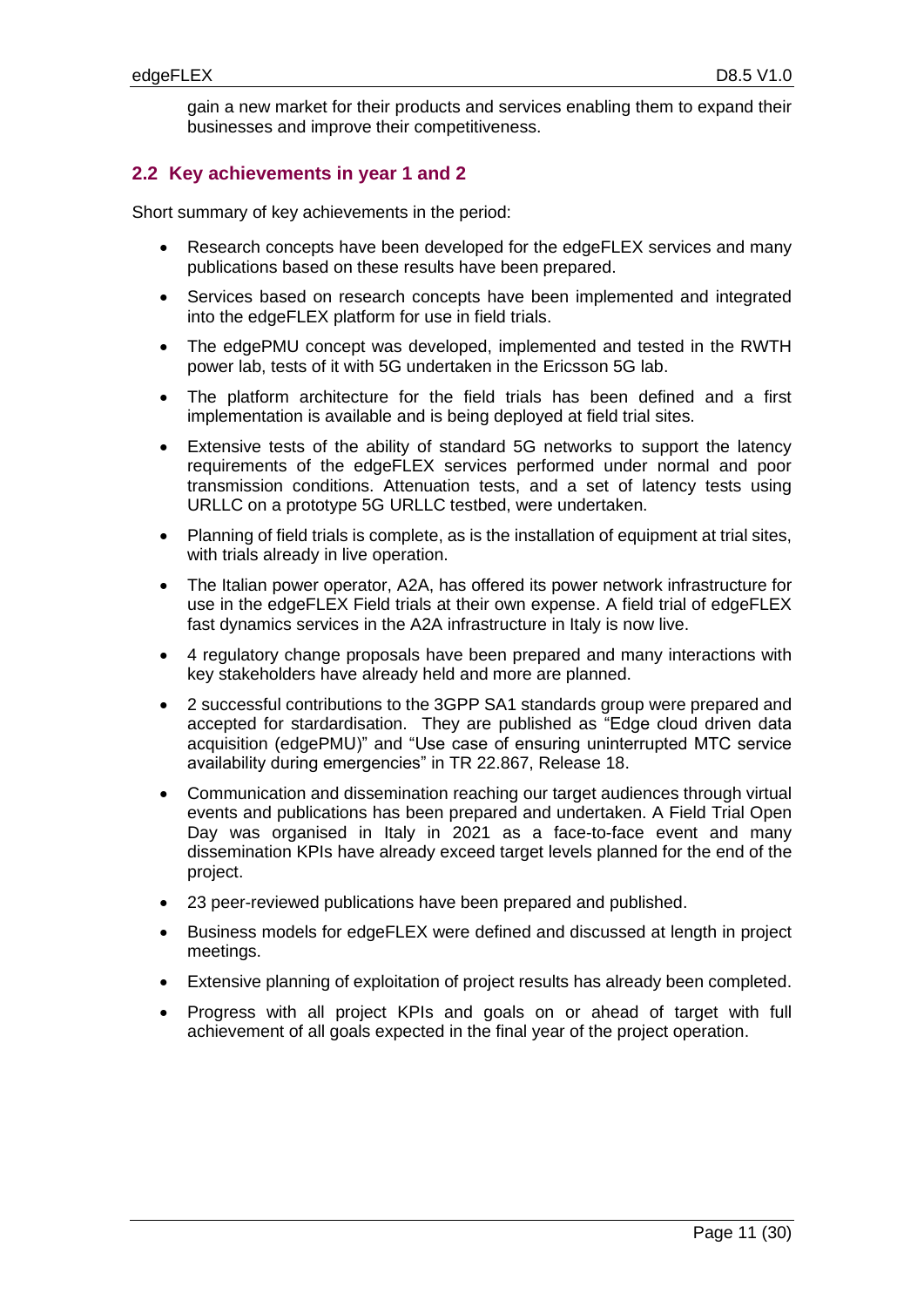# <span id="page-11-0"></span>**2.3 Dynamic-phasor driven voltage control concepts**

The work of WP1 has been dedicated to the development of the second drop of the voltage algorithm to engage customers belonging to an energy community. The result of the control algorithm is a flexibility request which can be exchanged with the local flexibility market. With this approach customers can be involved in the control of the grid voltage by providing a flexibility response, which is obtained by performing a market trade.

The control algorithm has been tested in a simulation environment and the external interface with the flexibility market has also been verified. The results have shown the ability of the voltage control algorithm to accept the flexibility response and to reformulate the control output tracking the result of the market.

#### **The achievements can be summarised as follows:**

#### **Project Year 1**

- Analysis of the state of the art related to VPP.
- Definition of a voltage control service scenario.
- Definition of use cases in which the voltage control will be implemented.
- Definition of the project technical terminology.
- Development of voltage control algorithm.
- Preliminary testing of the algorithm.
- Development and testing of the edgePMU concept

#### **Project Year 2**

- Development of the voltage control algorithm for engaging customers.
- Adaptation of the algorithm for WP4 further implementation and integration with the platform.
- Test of the algorithm in a simulated environment

# <span id="page-11-1"></span>**2.4 Frequency control and inertial response concepts RWTH**

The objective of edgeFLEX is to develop frequency control and inertia monitoring services that will enable VPPs to participate in providing frequency control and offer it for grid operators as an ancillary service.

In the second project year, the work of WP2 focused on the further development of the frequency control concepts for LECs, as part of Task 2.3. Furthermore, new work on inertia allocation has been developed within Task 2.5. Consequently, the scenarios defined in the first year of the project have been revisited and updated according to the latest research results within WP2.

#### **The achievements can be summarised as follows:**

- Analysis of the state of the art of frequency control.
- Definition of frequency control and inertia estimation scenarios.
- Definition of use cases in which the frequency control and inertia estimation will be implemented.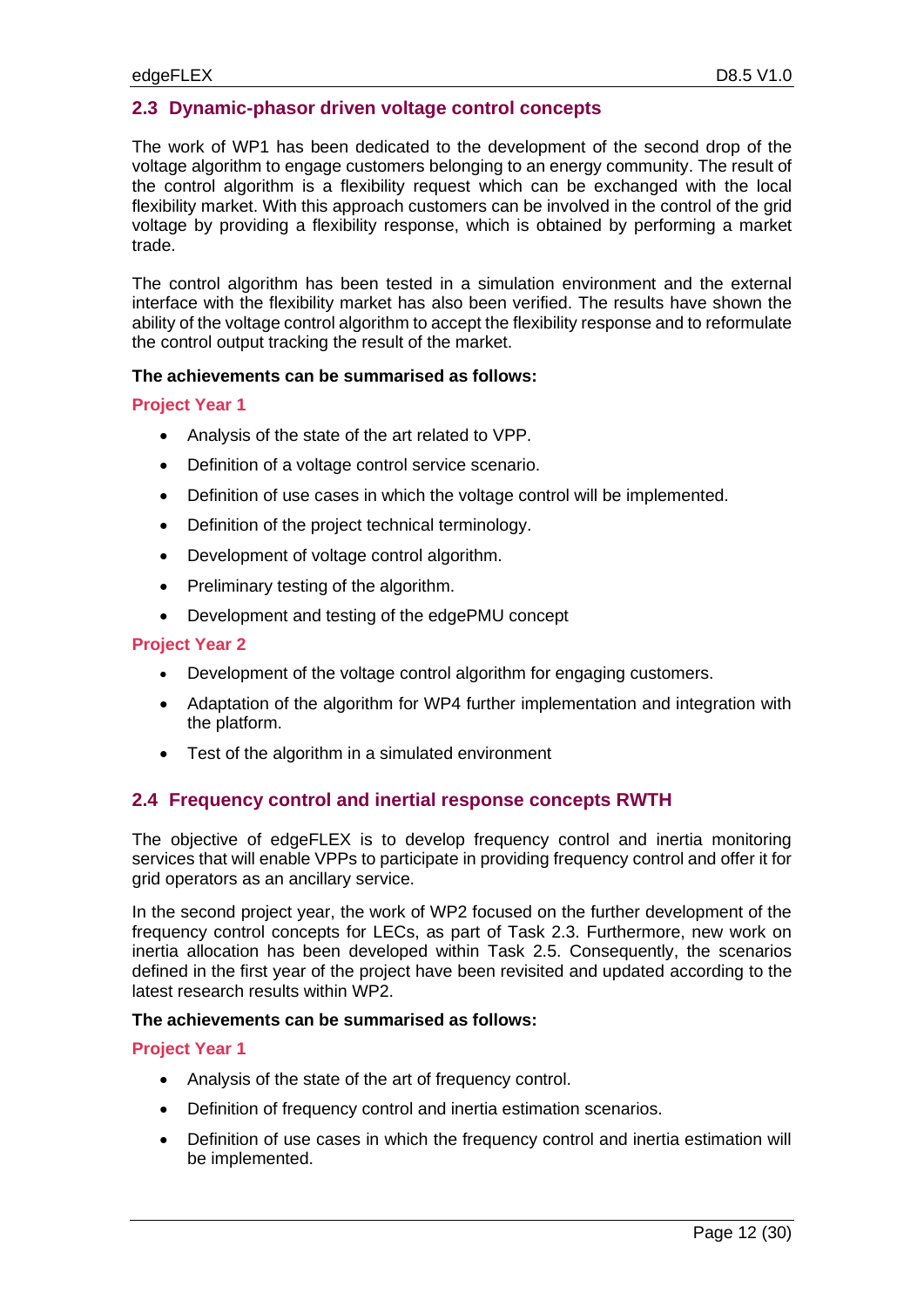- Definition of the relevant functional and communication requirements for full commercial roll out.
- Development of frequency control and inertia estimation algorithms.
- Preliminary testing of the algorithm.
- First drop of the developed algorithms as software packages for platform integration.

#### **Project Year 2**

- Update of the frequency control scenarios defined in the first year of the project.
- Definition of inertia allocation scenarios and use cases.
- New theoretical advancement: the development of the concept of the complex frequency.
- Development of the frequency control concepts for LECs, through reactive power/voltage feedback.
- Development of a scheduling tool for optimal allocation of virtual inertia.
- Proof-of-concept testing and validation of the frequency control and inertia allocation algorithms.

# <span id="page-12-0"></span>**2.5 Concepts of 5G Dynamically Controlled VPP optimisation**

#### **VPP Optimisation Algorithm improvements achieved**

Further development of the VPP optimisation service was undertaken and completed to increase the performance of the optimisation algorithm. A journal publication based on the results was prepared and published: "Optimal balancing of wind parks with virtual power plans" in "Frontiers in Energy Research". The paper was peer-reviewed and published. The methodology was presented as part of a Stonybrook University Webinar which was live in March 2022.

The main focus of the work undertaken in the second project year was on the speed of computing optimal solutions of large-scale mixed-integer linear programming problems. The improvement achieved, when compared to the approach taken in project year 1, was two orders of magnitude. This was enabled by a newly developed method called Gradual Increase. Further progress in the development of this methodology and its new facets were achieved.

The results of this work can be leveraged in the business modelling work package (WP 6). In the business models, the optimised VPP can be leveraged to yield a viable economic scenario for the various actors involved in a VPP.

#### **5G optimisations undertaken**

In the second project year, the work on several tasks in the context of 5G use in project use cases continued. The 5G Device Management API proof-of-concept was integrated and tested with edgePMU software in the EDD 5G laboratory. The demonstration frontend, which is an easy-to-use graphical user interface to facilitate future 5G Device Management API demonstrations was further developed during the second project year

The 5G requirements defined in the first project year are being revised by partners. It may now be possible to make more accurate estimates of the 5G requirements of the edgeFLEX services improving on their original documentation during the first project year.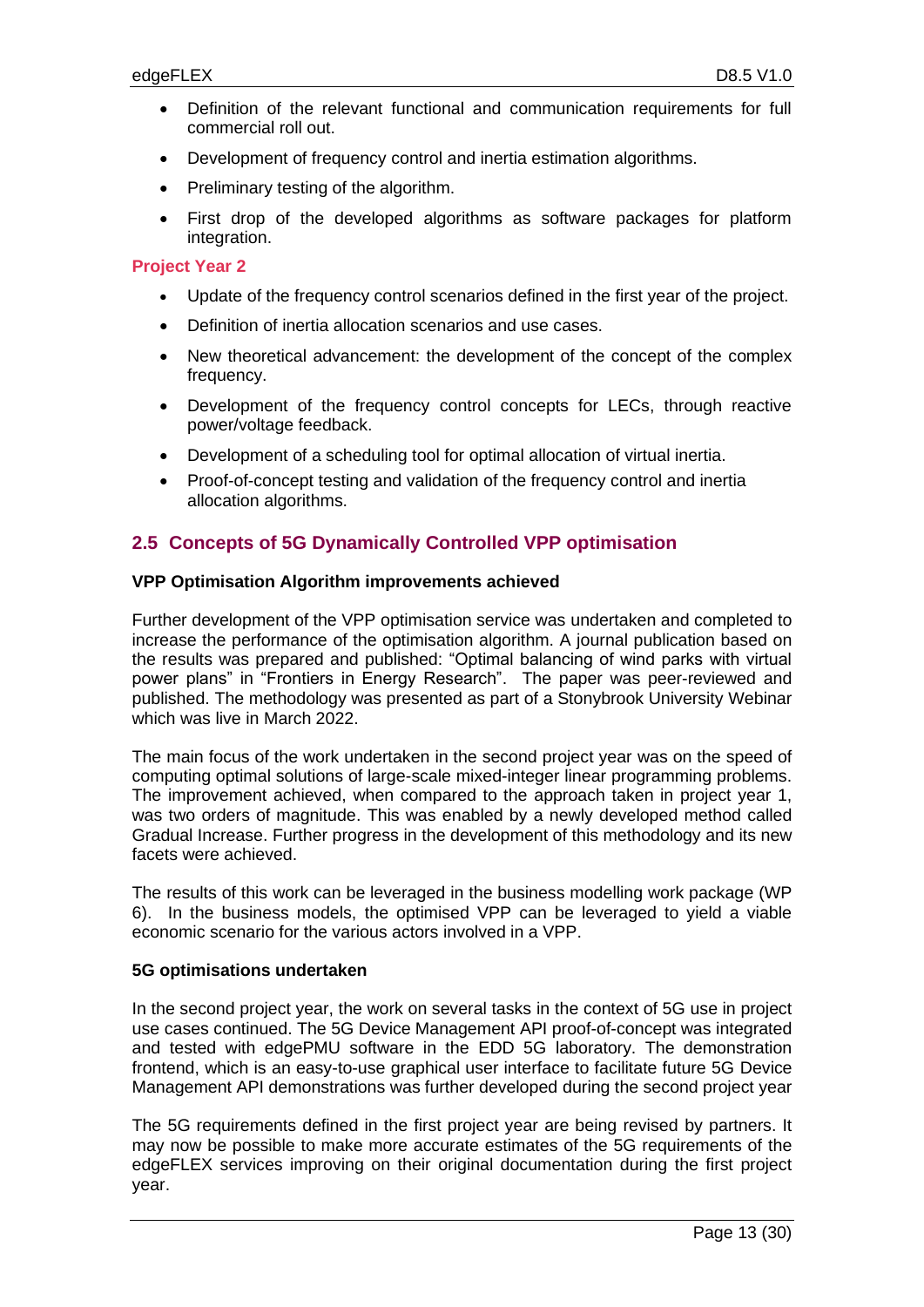An investigation of the physical conditions of deployments of devices in the project field trials was conducted as input to the more detailed definition of the role of 5G in the project use cases

Finally, the results of the work described above is being documented in deliverable D3.1. D3.1 is currently under preparation.

#### **PMU optimisations undertaken as the edgeFLEX edgePMU**

In the scope of WP3, an innovative approach to the design and development of a new Phasor Measurement Unit (PMU), called the edgePMU was followed. The edgePMU, in contrast to classical Phasor Measurement Unit designs, splits the data acquisition and the phasor estimation algorithm into two separate tasks and deploys them on separate computational units to gain flexibility for the algorithm. During the second project year the final development of this concept was carried out, with integration of the full hardware configuration and of the software stack needed for data acquisition, processing and reporting. Additionally, the integration of the edgePMU with the edgeFLEX architecture and the IT services was completed.

#### **The achievements can be summarised as follows:**

#### **Project Year 1**

- VPP optimization Results of Task 3.4 VPP optimization algorithm have resulted in an academic publication.
- Research results showing that the intraday market does not behave in a stochastic manner; it has also been demonstrated that if suitable meteorological data can be provided to a neural network, then the intermittent energy forecast can outperform the commercial models currently available.
- Revision of the research will be proposed to leverage and document the experience feed-back that we will obtain through the field trial in Work Package 5.
- The definition of the ICT requirements of the edgeFLEX use cases was completed,
- The preparation of the edgeFLEX use case for consideration at the 3GPP SA1 meeting in March 2021 was completed and it was successfully adopted into the 5G standard,
- The preparation of the laboratory environment to undertake the development of new features for the 5G API was undertaken, and
- The definition of a solution sketch for 5G support of edgeFLEX services was completed.
- During year 1 the design of data acquisition, on a low-cost computational device, and the required data processing functionalities for the implementation of the edgePMU were completed. The first prototype of the edgePMU unit was completed and characterized in laboratory environment.

- A new method to increase the performance and scalability of optimization assets in a VPP was developed and verified. Up to 200 VPP assets were modelled, demonstrating the capability for robust scaling of this optimization service using the new method
- The results and methods were published in a paper "Optimal balancing of wind parks with virtual power plants" in the journal Frontiers in Energy Research,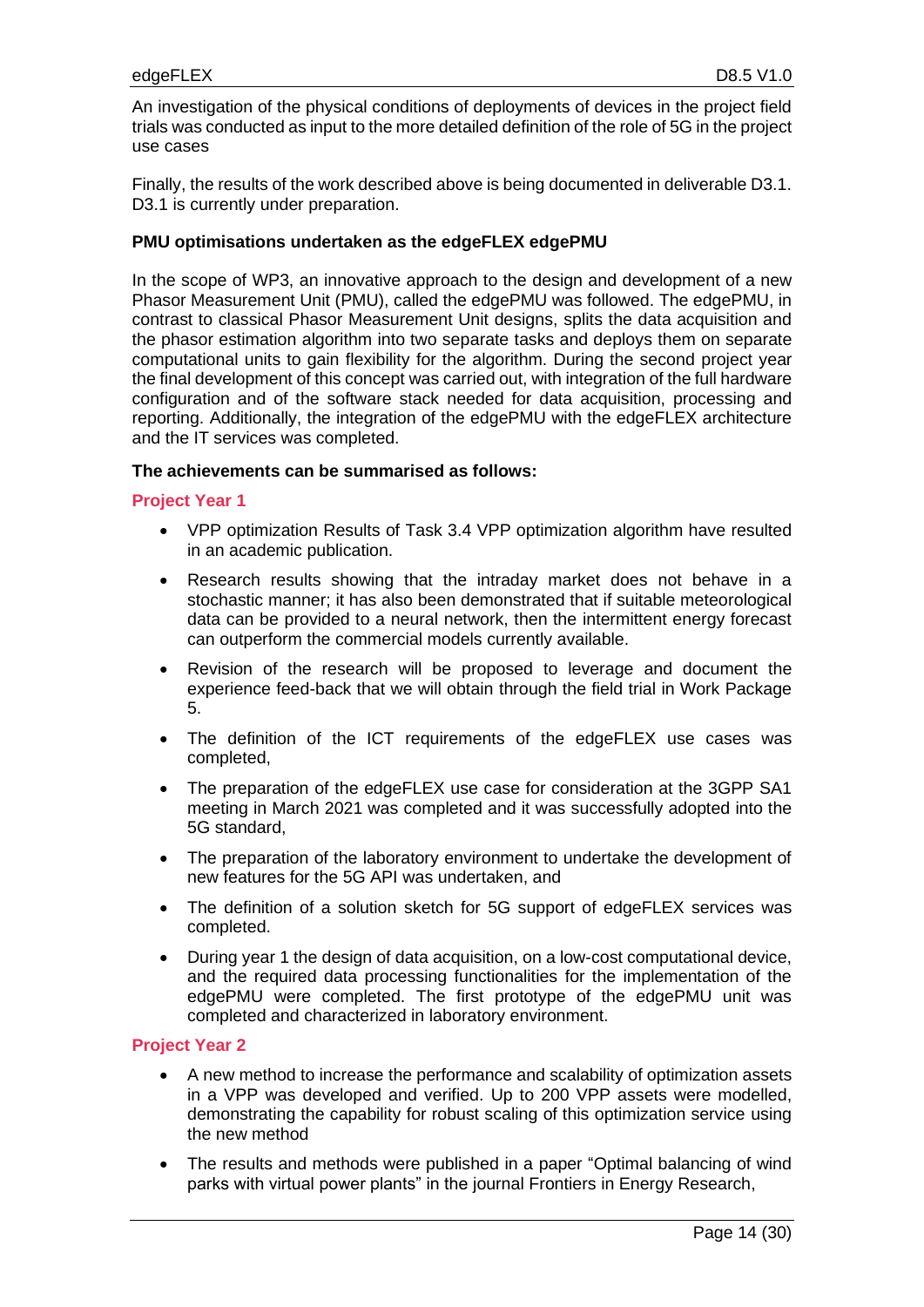- The results and method were presented in Stony Brook University Webinar in March 2022,
- Investigation of the physical conditions of deployments of devices in the project field trials was finished,
- The integration of the 5G Device Management API proof-of-concept with the edgePMU software was completed and tested in the laboratory environment,
- The demonstration frontend for the 5G Device Management API proof-of-concept was fully developed,
- During the second year of the project the edgePMU prototype was further developed and refined. The first units needed for the deployment in the field trials were assembled and delivered to both the Italian and German trial sites. The integration with the edgeFLEX architecture was carried out, specifically with the data bus and the voltage control algorithm for demonstration and validation purposes.
- The edgePMU was submitted to the European Innovation Radar initiative and was accepted as innovation with a Tech Ready market maturity and a noteworthy market creation potential.

# <span id="page-14-0"></span>**2.6 The edgeFLEX Platform and Services**

One of the main aims of the edgeFLEX project from a technical perspective is to build the software components to containerise the research and innovation concepts from WP1, WP2 and WP3 so that they can be deployed in the field and laboratory trials. In the first year of the project work, the aim was to gather requirements, develop the architecture and to prepare the initial prototypes of the services, the SLA Monitoring Tool and the data interfaces. Furthermore, we aimed to develop the technological use cases that would shape the work going into the second year of the project.

In the second year of the project, the work was centred on deploying further iterations of the Grid Management services and the edgeFLEX Backbone in the laboratory trials and in the cloud so that we could further develop and harden the solutions in preparation for the deployment in the field trials. These further developments are driven by one of the aims within WP4 to assess and validate the platform in an iterative way throughout the final two years of the project. This is managed by a platform assessment template developed in conjunction with the relevant partners and the goal is to feed these assessments, once caried out, to the relevant researchers within the project to make the changes prior to redeployment. The research and innovation concepts from WP1, WP2 and WP3 also require data interfaces both internal to the platform and external to it and core to this activity was the development and deployment of the SLA Monitoring Tool and Policy Based Grid Management so that it could manage the sharing of data to external entities and also manage the connection with external data sources (like the KIBERNet system in the SWW trial).

#### **The achievements can be summarised as follows:**

- Requirements Gathering
- The functional and non-functional requirements for the services were gathered, correlated and a generic basic container for hosting the services was defined.
- An identity matrix was created, and the project wide services and components were aligned to their specific actor and function in the energy sector. The output of the matrix was the identification of a natural synergy between three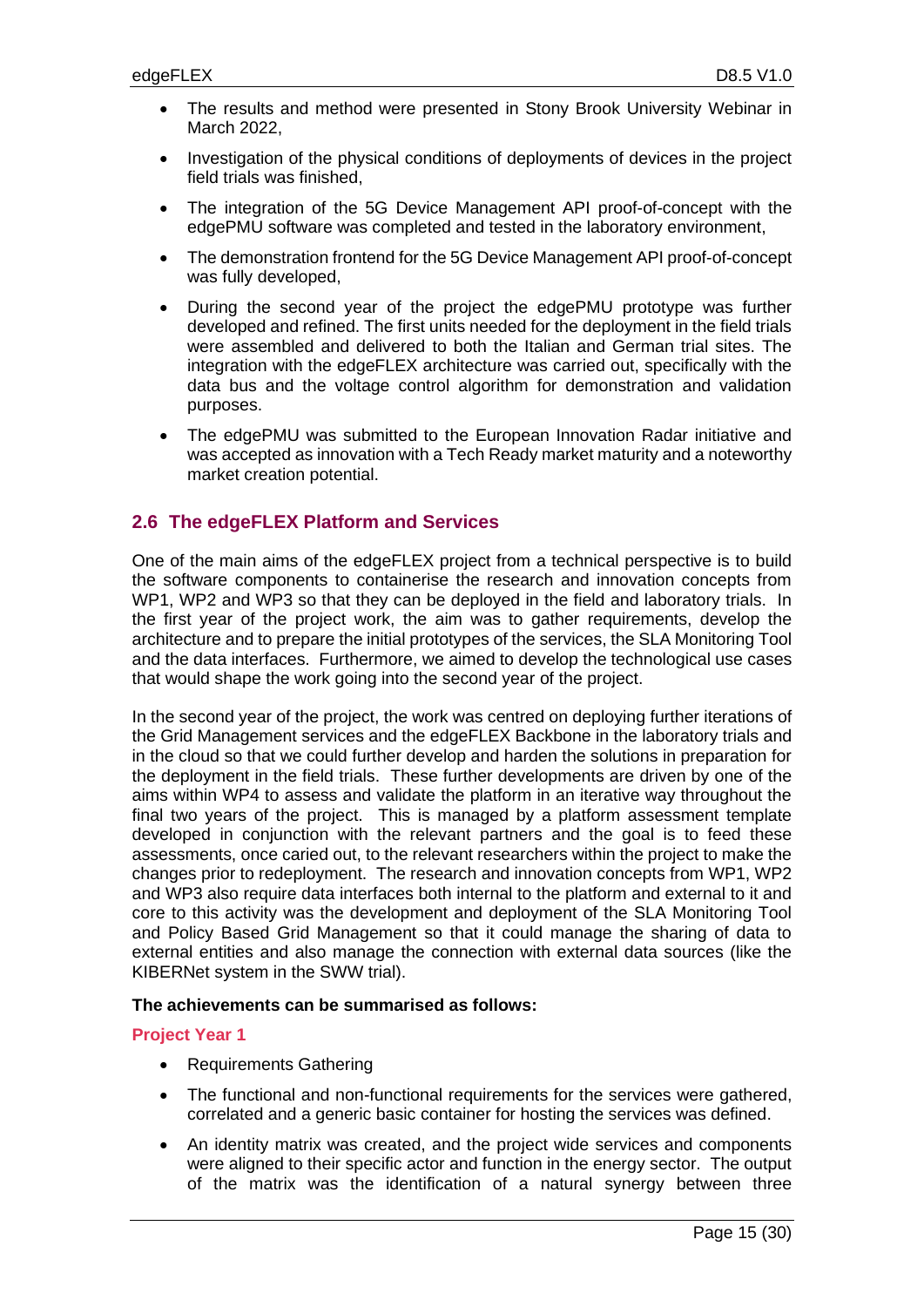components of the edgeFLEX Platform, namely the Voltage Control, the Dynamic SLA Monitoring Tool and the FlexOffer components.

• Solution architecture workshops were conducted to get a multi-layer view of the Grid Management Services so that the interfaces, goals and supplementary components and data streams could be identified.

#### **Software Service Integration**

- From the outputs of the requirements gathering phase a set of backbone services, ones that are needed for all the Grid Management Services, were identified and built so that the Grid Management Services could interface with them when delivered.
- Taking input from WP1 & WP2 in the form of software modules and using the outputs of the requirements gathering a set of containerised services were created for Voltage Control, Frequency Control and Inertia Estimation and they were integrated into the platform.
- One of the key activities of the integration work was to build a deployment method where the services could be configured when deployed to connect to trial site components as well as edgeFLEX specific components. This is carried out using configuration files that are injected to the service when it is being deployed and such configurations can include connection strings or data streams that the service can automatically pick up.

# **Architecture**

- From the use cases that are linked to the trials a set of architecture diagrams were created to ensure that the goals of the first phase of the project were achieved.
- These provide the starting point around which the full edgeFLEX platform architecture can be developed.

# **Dynamic Service Level Agreement Monitoring Tool and Brokerage**

- The requirements for this item were determined.
- The nature of the component was identified in terms of what technological. solutions it could provide for the platform.
- A proof of concept of the tool was built and deployed.

# **Voltage Control – SLA Monitoring Tool – FlexOffer Use Case**

- From the identity Matrix this use case was identified that combined grid control with the creation of flex offers via the SLA Monitoring tool.
- This use case has now been finalised in terms of the components needed for it to work in the trials in SWW Germany.
- There has also a development plan created so that we can begin building the software and the data streams needed to perform the trial.

# **Project Year 2**

#### **Architecture**

• The edgeFLEX architecture was developed using the SOGNO architecture and extending it from the System Operator towards the VPP and Energy Community by gathering requirements from the trials, the grid management services and other connected platforms like the GOFLEX platform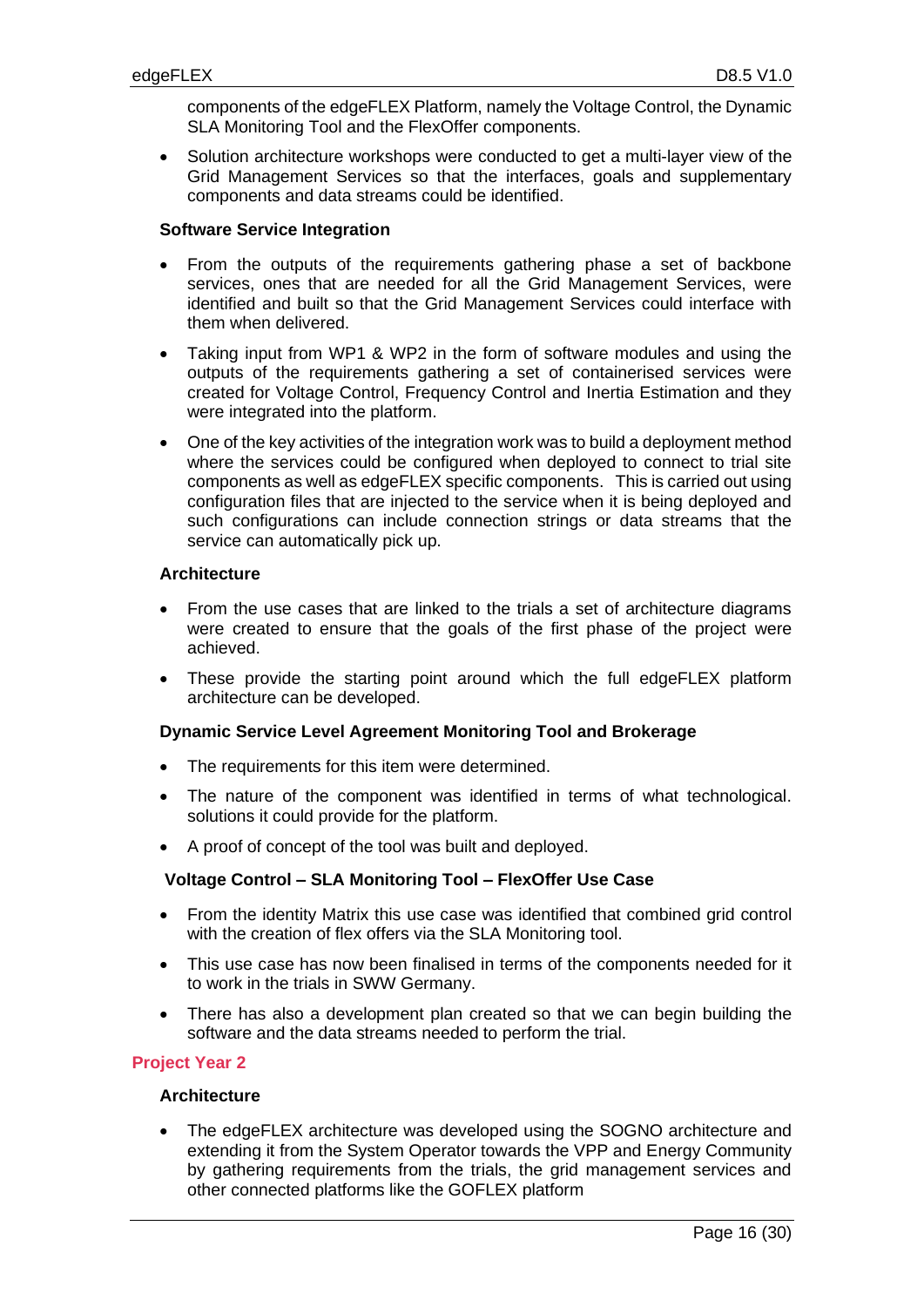• The edgeFLEX architecture was validated in consultation with the relevant partners to ensure that the platform and minimal viable products built within the blueprint of the edgeFLEX platform would be fit for purpose and that the architecture would offer enough flexibility to cater for the wide range of scenarios within the project (and potential new ones beyond the project).

#### **Grid Management Service Interfaces**

- The Grid Management Services of edgeFLEX (Inertia Estimation, Voltage Control and Frequency Control) rely on to receive data as inputs and send set points or estimations. This involved the development of the edgeFLEX backbone services which contains a databus (based on the DockerMQTT open-source component developed as part of the RE-SERVE project), a data store and a set of monitoring dashboards.
- The data stream from the KIBERNet platform to the edgeFLEX Platform has been established and the data is available as an interface for the control services
- The deployment of the cloud element of the edgePMU (the Phasor Calculation service) was deployed within the platform so that field deployed edgePMUs could send data to the platform for use as inputs to the control services.

#### **Grid Management Service Integration and Deployment**

The integration and deployment of the grid management services is an iterative process and during year two of the project focus mainly centred on getting the services trial site ready. This was carried out by using the platform assessment template developed in WP4 to identify areas where the services (and the platform in general) could be improved, making the improvements, and redeploying the services.

# **SLA Monitoring Tool and Policy Based Grid Management**

- In year two of the project the SLA Monitoring Tool was deployed and policies developed and used to share data and request data, to request flexibility and to provide asset constraints to the grid management services so that they can remain within operating limits.
- A set of APIs have been defined and implemented to both provide observability to external actors via the SLA Monitoring Tool and Policy Based Grid Management and as a method to retrieve data from external sources, which is core to the integration of the platform in the SWW Trial where data from their existing platform, KIBERNet, is required.
- As a concept and as a system that can enable cross sector actor collaboration use cases Policy Based Grid Management was proposed to the Commission as an item that was suitable for the Innovation Radar.

# **Voltage Control – SLA Monitoring Tool – FlexOffer Use Case**

- This use case was further advanced in the 2nd year of the project with developments to the Voltage Control, the SLA Monitoring Tool and the KIBERNet platform (that will facilitate the use case) in an advanced state prior to deployment to the trial in the early part of the 3rd year of the project.
- The components in the SWW trial have been identified.
- The data streams from the relevant components have been identified and established.

#### **Platform and Control Service Assessment and Feedback Loop**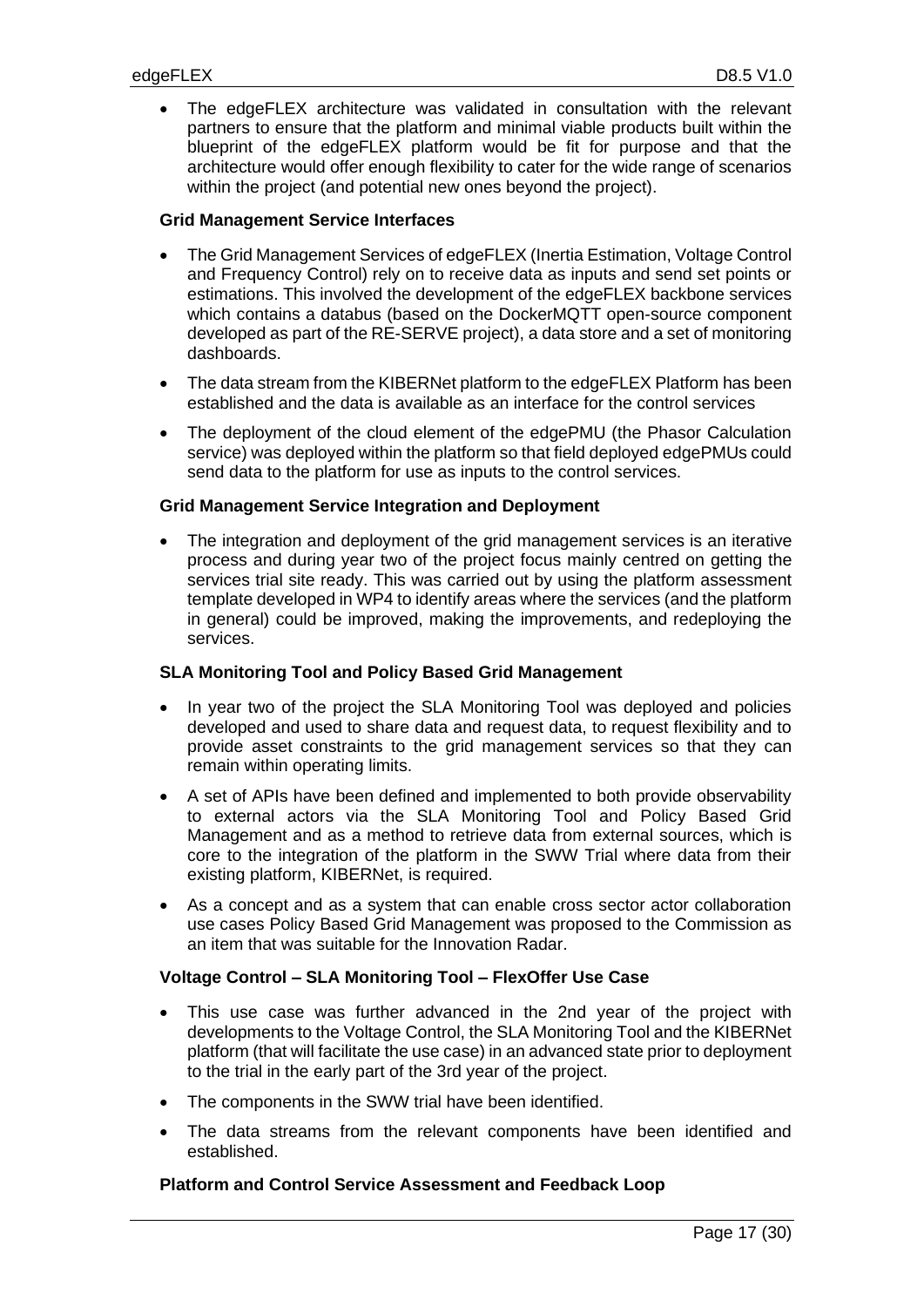• A comprehensive platform assessment has been developed will be completed and reviewed on a bi-monthly basis at each trial

This platform assessment has been used within WP4 and in the 5G Laboratory trials and the feedback loop is in place to the relevant researchers and partners within the project to address any issues identified. The feedback loop will receive assessments of the platform deployment in the lab and trials and identify the improvements that need to be made to the platform via WP1, WP2 or WP3 and in within WP4 also.

# <span id="page-17-0"></span>**2.7 Field Trials**

Each of the technologies developed will be validated in one or more sets of tests, in the field or in a lab or in both contexts, as illustrated in Figure



<span id="page-17-2"></span>**Figure 5 - Overview of the edgeFLEX Field Trials and Lab tests of 5G**

# <span id="page-17-1"></span>**2.7.1 German Slow Dynamics Trials**

The activities for the slow dynamics field trials in Germany in the  $2<sup>nd</sup>$  year of the project work included further algorithm optimisation and running calculations for imbalances and revenue potentials.

#### **The achievements can be summarised as follows:**

- The wind parks, the biogas powerplants in Germany were identified. Their locations cannot be disclosed by Alpiq for commercial confidentiality reasons.
- We elaborated the algorithms for the management of the systems with two biogas power plants and batteries operating on the day ahead and intraday markets and managing the imbalances.
- The algorithms have been optimized to work very efficiently to provide decisions in seconds.
- The platform in which the algorithms will be deployed was chosen. It runs on Python and can be deployed either on a cloud or on a personal computer, easily. Everything can be run on open-source software.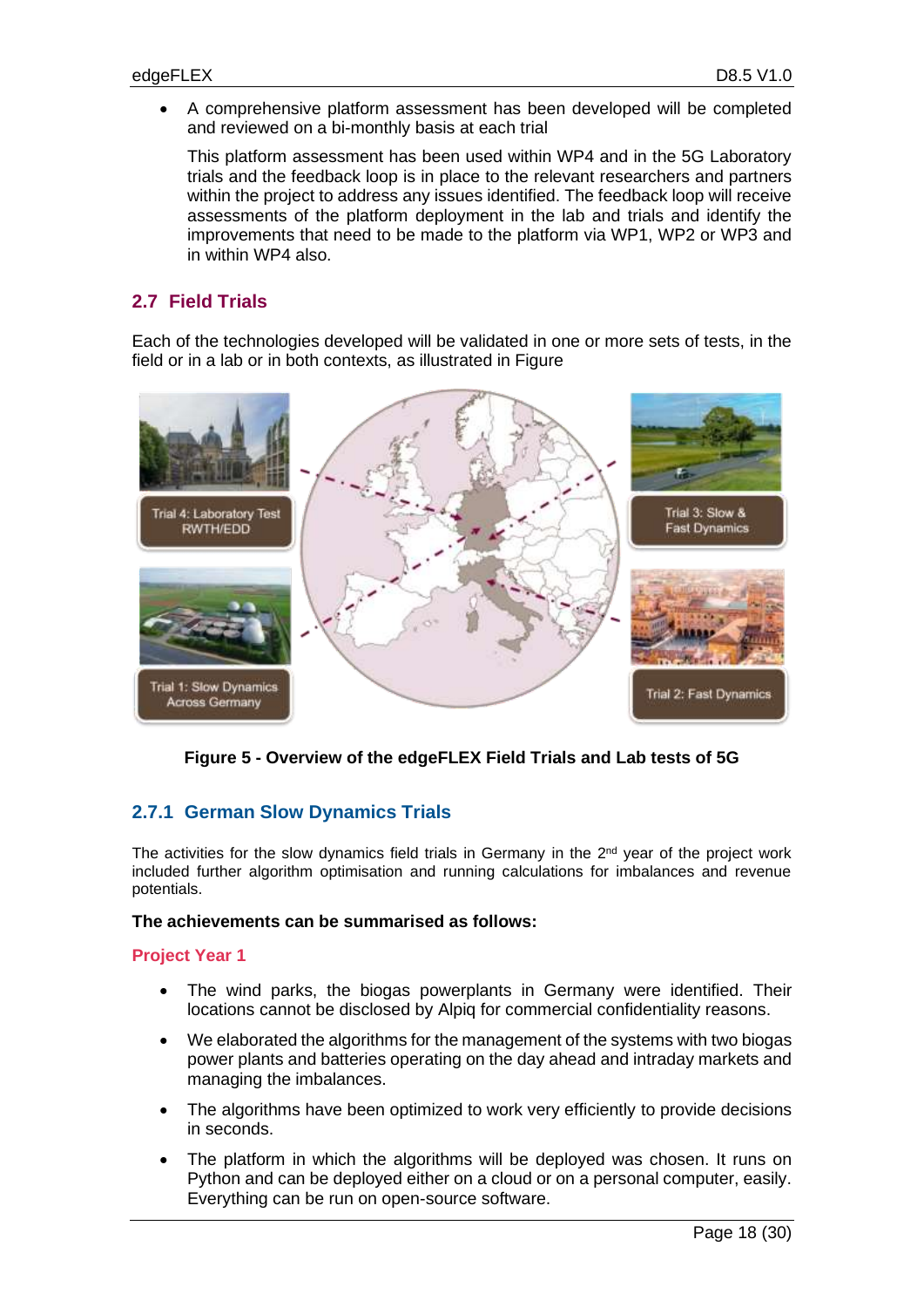#### **Trial Deployment**

- Calculations for utilizing biogas power plants for the balancing of wind parks also considering known imbalances as well as simulated.
- Forecasting algorithms was further elaborated and optimised.
- Data acquisition via back-testing of historical data and calculations of imbalances was carried out.

# **Initial Results**

- Two thirds of the imbalance of the wind parks was balanced by the virtual power plant. The remaining imbalance had to be purchased from the market
- With additional biogas power plants in the virtual power plant, then full balancing (deficits) could be achieved. In 2022, Alpiq started to manage two more biogas power plants. These power plants will be included into the model of a VPP.
- With the VPP optimisation algorithm, profits for the biogas power plants were increased by >2%.

# <span id="page-18-0"></span>**2.7.2 Italian Fast Dynamics Trials**

The Italian fast dynamics field trials within  $2<sup>nd</sup>$  year of the project included the beginning of the trial's deployment, which involved installation and integration of the edgePMU and platform as well as communication possibilities using 5G technology.

#### **The achievements can be summarised as follows:**

#### **Project Year 1**

- The integration of the hardware and software is being carried out as well as the preliminary testing of the project's edgePMUs.
- A nondisclosure agreement was signed with A2A to regulate the legal issues of their provision of their distribution network infrastructure to edgeFLEX for use in our field trials of fast dynamics, although they are not a project partner and not receiving funding from edgeFLEX.

# **Project Year 2**

#### **Trial Deployment**

- Talks and agreements with A2A for Asset identification and edgePMU and platform installation and integration for running field trials.
- Voltage control measures integration for the purpose of the trials.
- Assessment of 5G communication availability in the field trial area.

#### **Initial Results**

- Trail site requirements defined.
- Development of voltage splitter to enable edgePMU installation.

#### **Business & Dissemination**

• Support and carry-out of dissemination activities as part of WP6.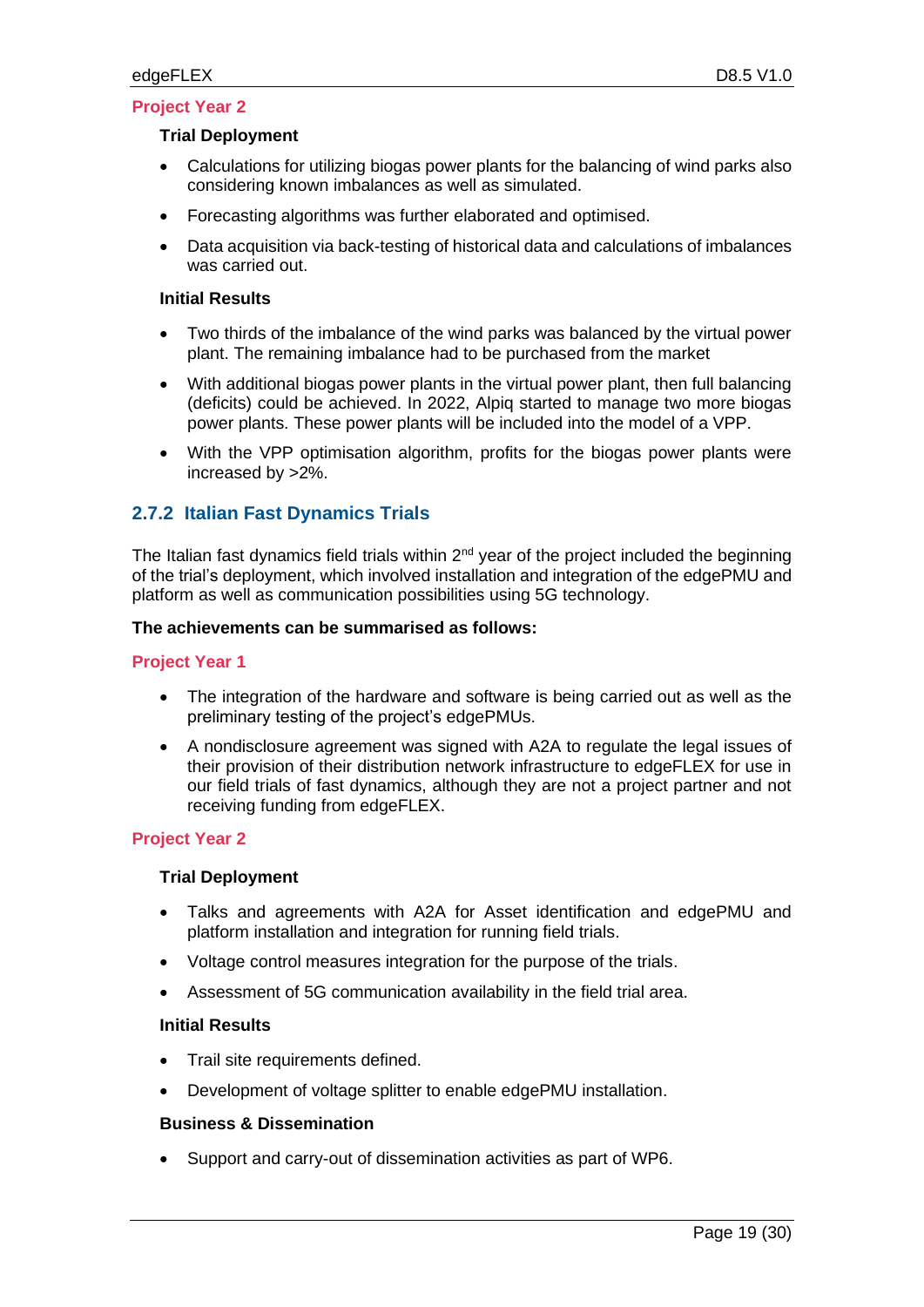• Creation and development of business modelling for ancillary services in line with national grid codes were defined.

# <span id="page-19-0"></span>**2.7.3 Wunsiedel Slow and Fast Dynamics Trial**

The fast and slow dynamics field trials in Germany within 2<sup>nd</sup> year of the project included the beginning of the deployment of the trials, which involved installation and integration of the edgePMU and platform as well as of communication possibilities using 5G technology as well as integration of the KIBERNet-EMS developed within the GOFLEX and also correspondence outlines with the edgeFLEX platform developed within WP4.

#### **The achievements can be summarised as follows:**

#### **Project Year 1**

- Mapping the grid's topology in PowerFactory.
- Possible locations were found for edgePMUs.
- Cloud was decided upon.
- Communication infrastructure was assessed.

#### **Project Year 2**

#### **Trial Deployment**

- edgePMU and platform instantiation.
- The KIBERNet system was integrated and FlexOffer requesting schemes were defined.
- Voltage control measures integration started.

#### **Initial Results**

- Harnessing data-flows from the GOFLEX project.
- Cash-flow sources identified.
- Flexibility price per kWh was identified.
- SWW–RES owners cooperation agreement was formed.

#### **Business & Dissemination**

- Support and carry-out of dissemination activities as part of WP6.
- Creation and development of business modelling for ancillary services in line with national grid codes were defined, including flexibility aggregation, ancillary services and for Energy Communities.

# <span id="page-19-1"></span>**2.7.4 edgeFLEX Energy and 5G Laboratory Tests in Germany**

In the second project year, EDD continued the 5G performance tests with synthetic data representing edgeFLEX services, and with deployed frequency control services and integrated edgeFLEX platform. The tests were conducted on two 5G networks: a 5G standard standalone network, and on an Ultra Reliable and Low Latency Communications (URLLC) prototype network.

#### **The achievements can be summarised as follows:**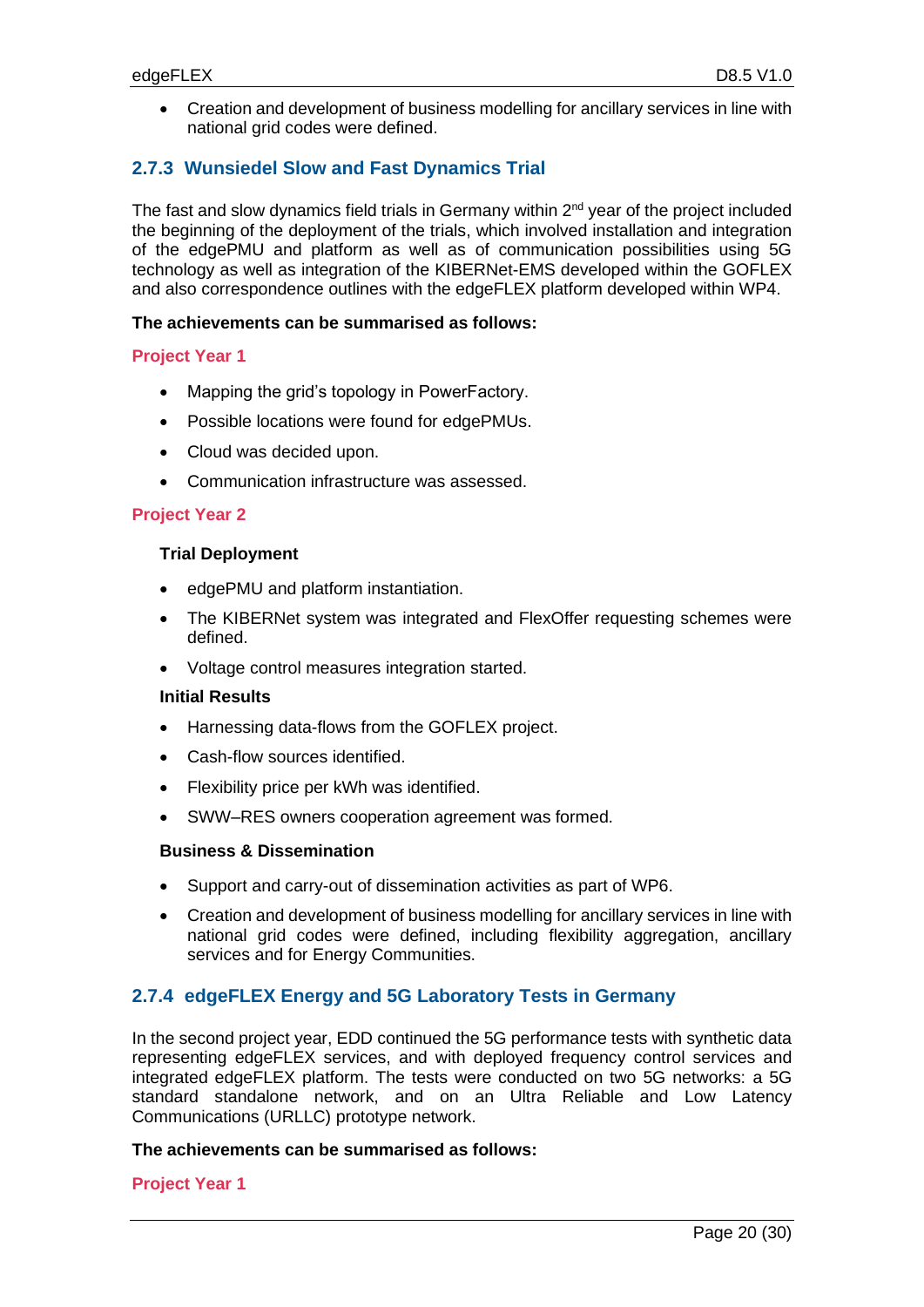- Test cases for each edgeFLEX service were defined and synthetic data streams typical of each service were specified.
- 5G laboratory equipment was configured and integrated in the Ericsson laboratory in Aachen.
- The ICT requirements of each edgeFLEX service were defined. Tests of each edgeFLEX service were performed in the 5G network using synthetic data streams.
- The preparation of the laboratory environment for 5G tests of latency performance,
- A test series measuring latency performance under different conditions of attenuation of the radio communications link the required laboratory configuration was investigated,
- The testing of the ability of 5G networks to fulfil the edgeFLEX use case latency requirements on live 5G networks with synthetic data,

#### **Project Year 2**

- 5G performance test with synthetic data of edgeFLEX services on the 5G standard standalone network in the laboratory were completed.
- 5G performance test of the frequency control services with integrated edgeFLEX platform on 5G standard standalone and URLLC prototype networks in the laboratory were completed.

# <span id="page-20-0"></span>**2.8 Regulatory and business model work**

Our work on business modelling, regulatory assessment, and exploitation of the project results, is being achieved according to the planned schedule for the two implementation phases:

- with reference to edgeFLEX service development in the first year of project implementation, and
- during years 2 and 3, undertaking the steps as presented in Figure 6 below:



# <span id="page-20-1"></span>**Figure 6 - The pathway from technical challenges to business models and regulatory framework**

Project year 2 represents the initial year of the second phase, in which we did focus on service validation.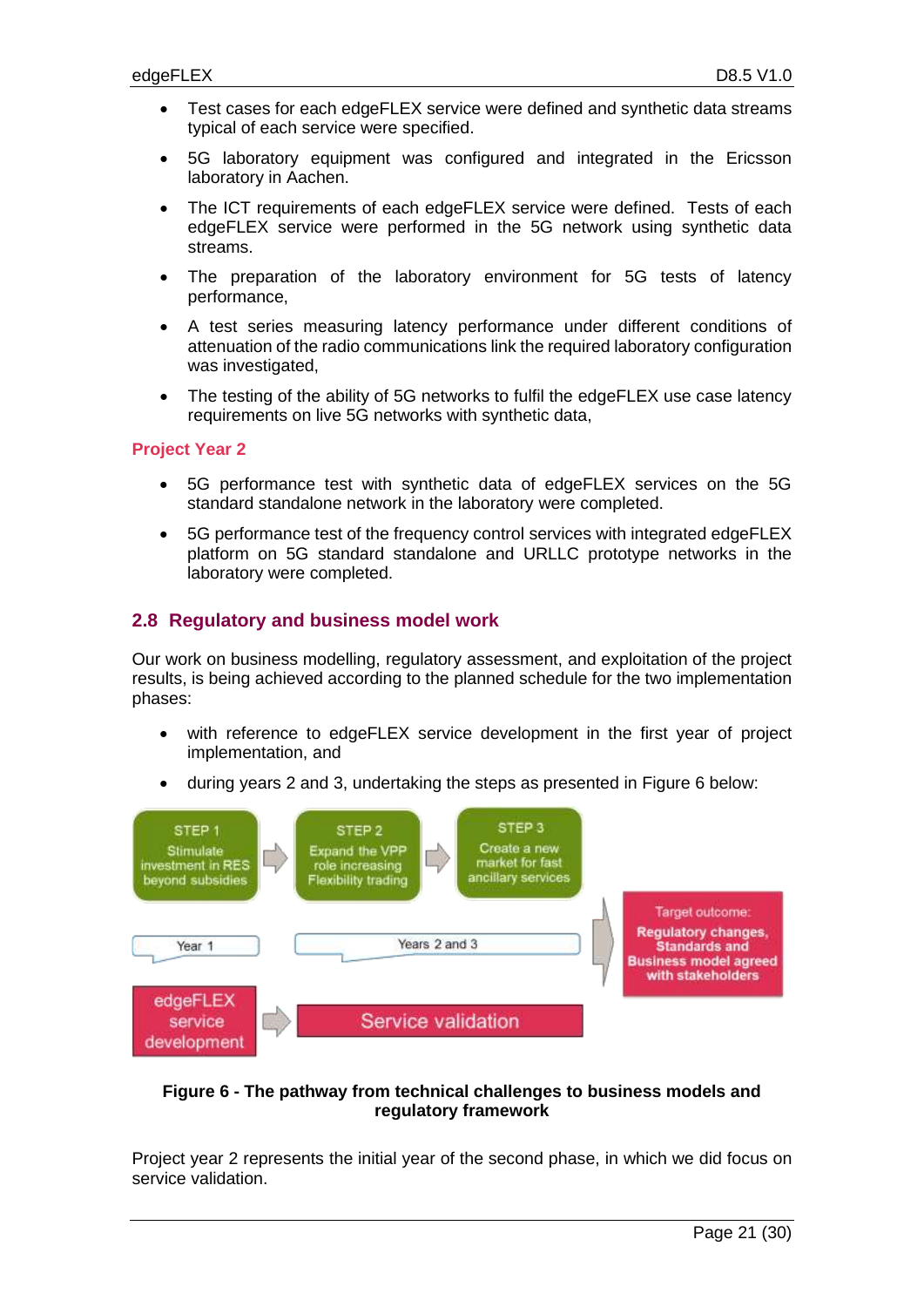Our work on business modelling and regulatory assessment within the second phase of project implementation started by creating permanent feedback methodology framework with relevant organisations and practitioners, for the validation and completion of the results of our work from the first phase. The edgeFLEX solutions developed in the first project year have been further developed by looking into specific stakeholders' needs and requirements to validate them and to develop a straightforward approach to their adoption.

Task 6.2 has taken care to undertake the successful design of all solutions and expected business models using the smart innovation and agile methodologies, thus making sure that the solutions developed in edgeFLEX will meet the needs of a broad range of stakeholders and preparing their adoption in future exploitation and business development activities. More specifically, in the second phase of project implementation starting in month13, the activities in this task focus on the edgeFLEX solutions economic value assessment, considering the DSO and Aggregator centred scenarios, by identifying actors, roles and formulas that lead to the definition of functional and sustainable business models, and effective exploitation of the project results. The results of the Task 6.2 work from the second phase of the project implementation are the object of the following deliverables:

- D6.6 Preparing exploitation submitted within the reporting period (month 18), and
- $D6.2$  Comparative analysis of potential business impact  $v2 t$  to be submitted in month 36.

In the framework of the Task 6.3, an important action taken to develop a deeper understanding of the position of stakeholders, such as policy makers, regulators, and practitioners, but also of the market needs for a precise correlation with the activities scheduled and performed within the project for the validation phase.

Since the beginning of year 2, we have continued the activity of identifying and formulating additional market-related proposals in regulation and standardisation, in close corelation with the definition of business models applicable to the edgeFLEX context, as represented in Figure 7 below.



<span id="page-21-0"></span>**Figure 7 - Digital business models requiring further market related regulations**

We also started the validation of and lobbying for the outlined proposals with the main categories of stakeholders. We have already run several bilateral meetings with the main European regulation and standardisation organizations and have organised consultation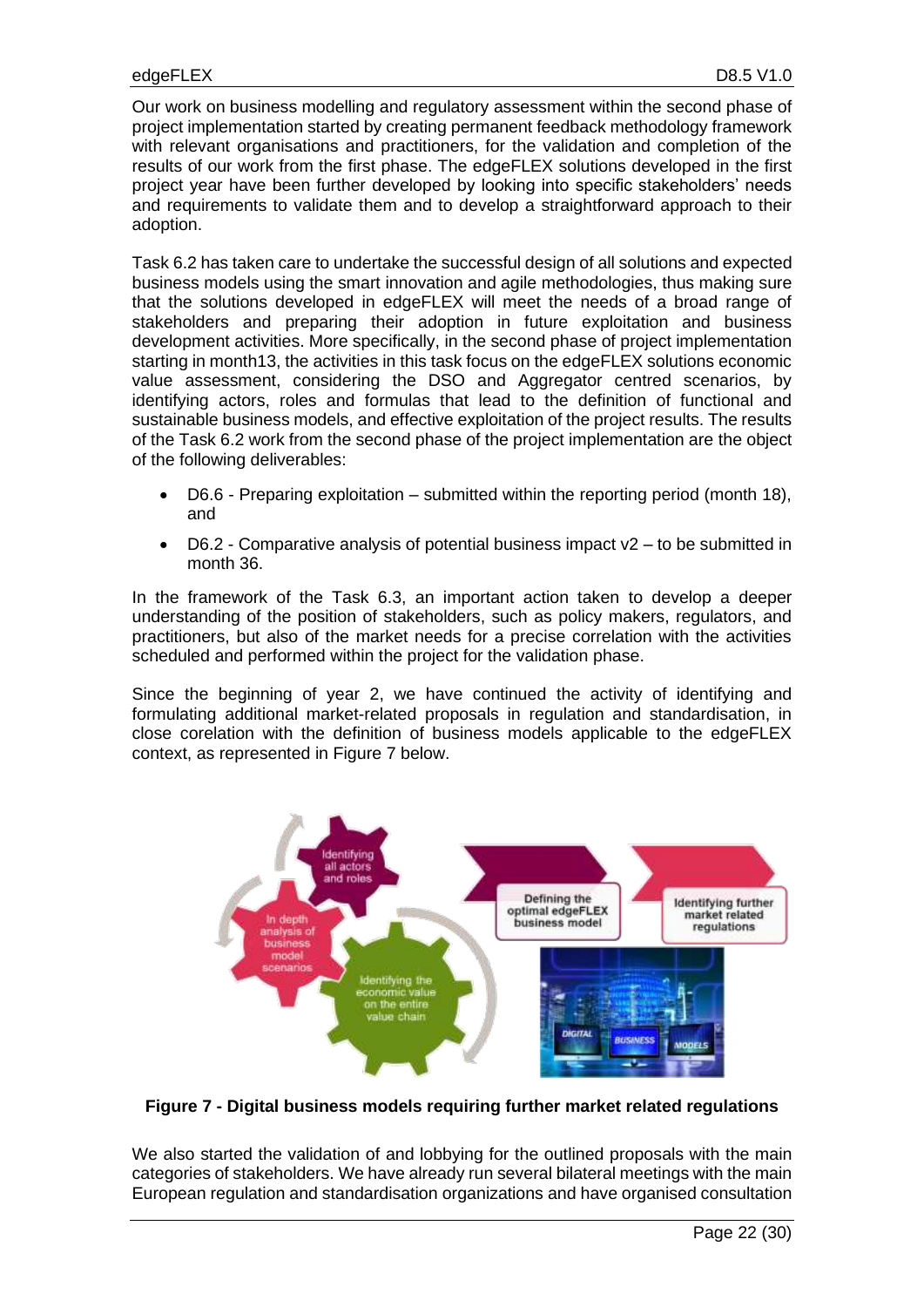events with large international participation and we plan more such events in the final project year.

In this context, of the validation of the proposals, a series of bilateral meetings took place with ACER, VDE / FNN. In parallel, the interactions with all categories of stakeholders continued, both from the perspective of the regulatory framework proposals, but also for the exchange of ideas and input collection in business modelling based on edgeFLEX solutions, advancing with the reformulation of the two main scenarios (DSO and Aggregator centred) towards two better-founded scenarios taking into account the realities of the specific market: either the system operator or the energy community operator playing the aggregator role.

This process will continue with the formulation of the final set of proposals regarding the regulatory framework, potential additions in the context of standardization, defining the optimal business model and carrying out lobbying activities in relation to policy makers and other key stakeholder categories.

# **The achievements can be summarised as follows:**

#### **Project Year 1**

- The comprehensive plan of the business modelling and regulatory assessment activities.
- The definition of a new financing model for RES, to simplify investments in RES beyond subsidy schemes.
- Preliminary comparative analysis of potential business impact.
- Defining initial proposals in regulation, mainly addressing in a first stage the technical challenges of edgeFLEX solutions.
- Laying the foundations for preparing the exploitation of the project results.
- Carrying out an intense activity in the process of engaging with policy makers, with organizations and experts in regulation and standardization:
	- o participation in specific events and workshops where we had interactions and exchange ideas with the main stakeholder categories.
	- o organization of sessions dedicated to the regulatory aspects of the edgeFLEX project within consultation events with wide international participation.
	- o bilateral meetings.
	- o organizing the first virtual meeting of the edgeFLEX Advisory Board.

- Organizing workshops within the project to analyse all relevant aspects on exploiting the project results, referring to the specific context of each partner in the project, but also from the perspective of the main stakeholders, and submitting the deliverable D6.6. – Preparing exploitation.
- Part of the second phase of consultations with stakeholders was carried out, from the perspective of validation and completion of regulatory proposals.
- Further assessment and advancing with the reformulation of the two initial business modelling scenarios, which will be the basis for further analysis towards the definition of the optimal business model for edgeFLEX Dynamically controlled VPP solutions: system operator or the energy community operator playing the aggregator role.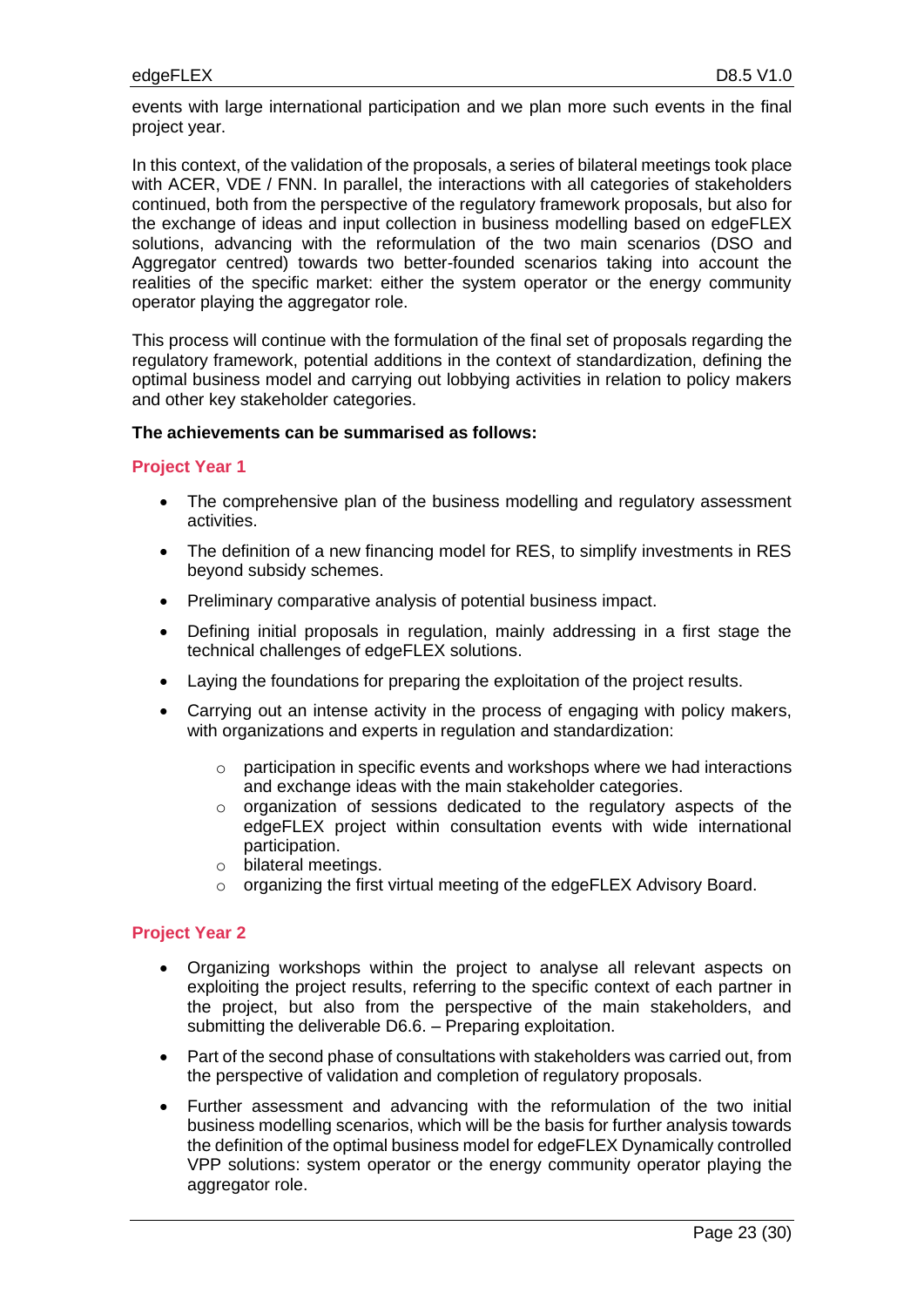- Publication of a scientific article in Frontiers, to generate debates at the academic and practitioners' level regarding the promotion of regulatory measures applicable to the edgeFLEX context.
- The activity of involvement and participation in seminars, workshops and international events continued in the second year of implementation, having the same perspective of validation and completion of concepts and solutions outlined in the first year of implementation.
- Organisation of sessions dedicated to the regulatory aspects of the edgeFLEX project within consultation events with wide international participation.
- Bilateral meetings with key stakeholder organisations, including Agency for Cooperation of Energy Regulators (ACER).
- Planning on further consultation with stakeholders focusing on the regulatory authorities and practitioners.

# <span id="page-23-0"></span>**2.9 Dissemination and Communication**

The overall edgeFLEX dissemination and communication strategy follows a 3-step process, aiming to stimulate investment in renewable energy sources, to provide new options in flexibility trading exploitable within the current regulatory framework by a new definition of a VPP and to enable the creation of new local energy markets with new fast dynamics services requiring extensions of the current regulatory framework to be adopted at national level.

In the first project year, the focus was on creating awareness for the project, its general goals and technical developments and getting in touch with selected key stakeholders. An overall identity was created to ensure a high recognition value for all dissemination and communication activities. Based on the project's corporate identity, the communication tools and channels were set up. The main communication channels – the project website and the LinkedIn channel – are regularly updated with non-sensitive and publicly available information on the progress and outcomes of the project and serve as a means for engagement with stakeholders.

Eighteen scientific papers have been published by the academic partners in the consortium; making a total of 27 published papers and already exceeding the KPI of 15 scientific publications for the whole lifetime of the project.

Events, as an indispensable means to distribute information about the project, initiate cooperation activities and make contact with users and customers have been continued to be held online with the exceptions of the Italian Field trial Open Day and Enlit in Milan, which were face-to-face, as well as some hybrid events in October and November 2021.

The "big picture" of the project has been worked out based on project outcomes and a slide set with an overview for presentation at events was prepared.

Together with the consortia of the H2020 sister projects FEVER and Platone, the *FlexCommunity* had its kick off in February 2022 with a total of over 150 participants. It brings together projects and stakeholder that focus on flexibility issues. By joining forces, the number of relevant experts is expected to be maximised thus reaching a critical mass of participants and creating a bigger impact. This goal will be reached by having partners from different project consortia on board, but also by being more attractive to external stakeholders due to a broader scope and higher number of members. The community is organised as a knowledge community on different levels (technical, business & market aspects, energy communities etc.), but also reach out to potential adopters and users of the project's technology and solutions. A new logo has been designed for the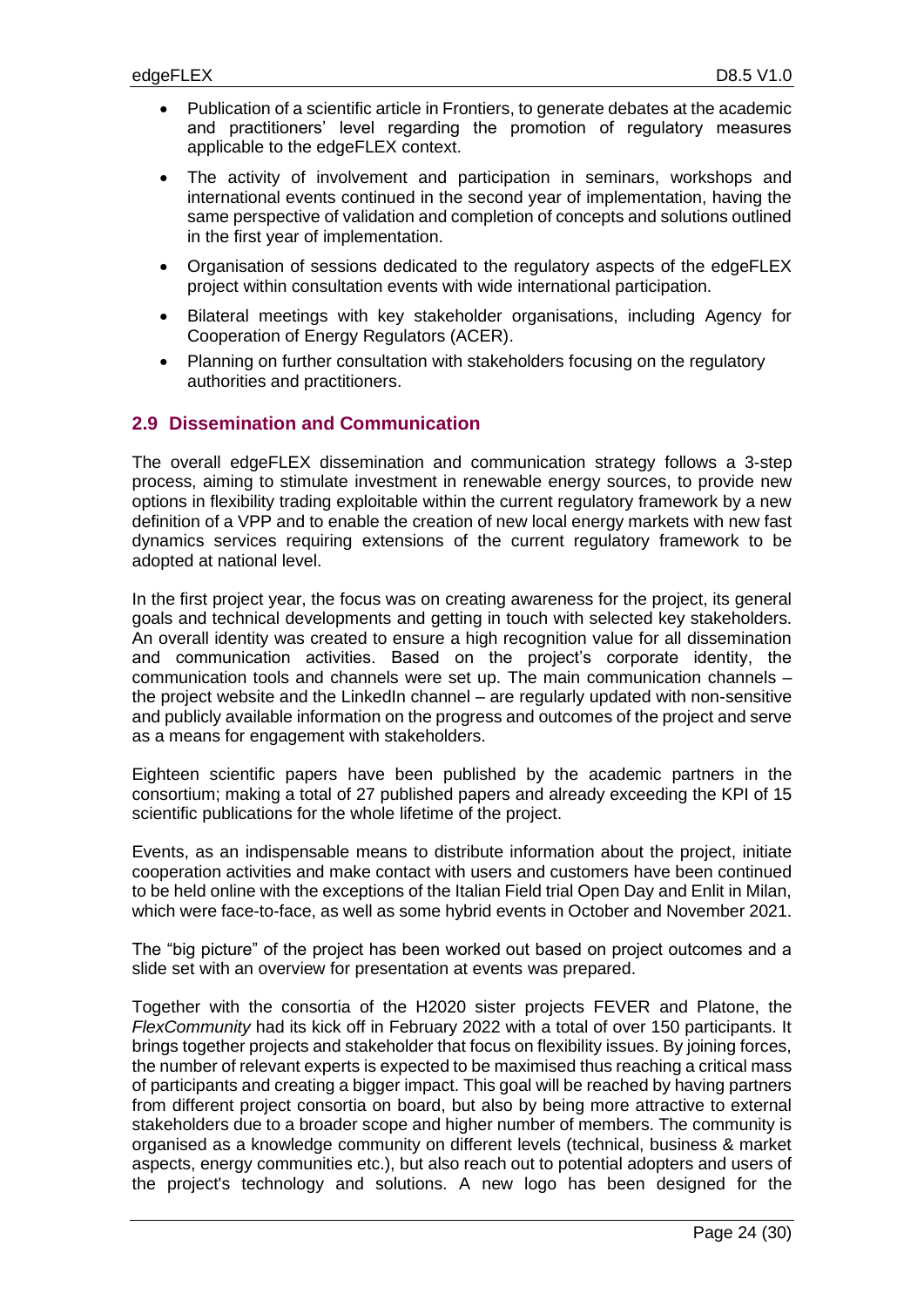FlexCommunity and a dedicated website was set up with different subsections for specific topics and groups.



**Figure 8 - FlexCommunity website**

<span id="page-24-0"></span>

**Figure 9 - Partners of the FlexCommunity**

# <span id="page-24-1"></span>**The achievements can be summarised as follows:**

- Design of visual identity: an overall design was developed to make sure all project activities will be recognized as part of edgeFLEX.
- Set-up of website as the communication hub for the project containing all central information on edgeFLEX.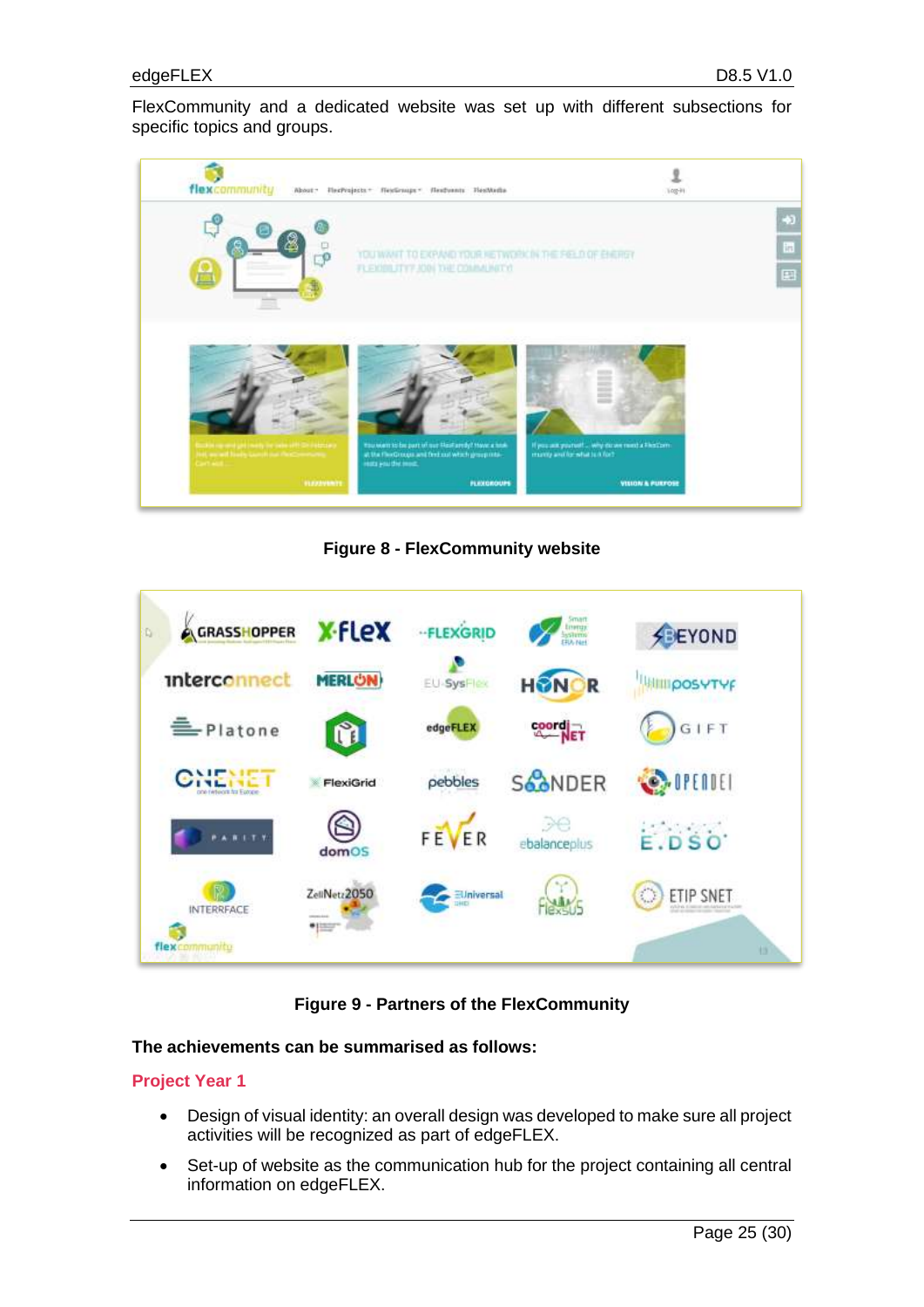- Set-up of edgeFLEX LinkedIn group.
- Creation of template for slides, deliverables and milestones; set of basic slides.
- Publication scientific papers, nine in 2020, eight more already submitted and to be published in 2021.
- Production of a video describing the Wunsiedel trial site.
- Participation at the projects zone of the online IEEE Smart Grid for Smart Cities conference.
- Organisation of Wunsiedel trial site workshop (virtual).
- Project presentation at ten invited talks talks in workshops and at international events, all of them at digital events.
- Co-organisation of online event for closer collaboration with H2020 sister projects FEVER, Platone and DECIDE.

# **Project Year 2**

- Slide set with an overview of the project for presentation at events prepared.
- Project roll-up.
- 18 peer-reviewed publications, in total 27, already exceeding the KPI of 15 scientific publications for the whole runtime of the project.
- Organisation of 20 workshops, special sessions, summer schools, participations in conferences and project presentation at third-party events, most of them online, as of October 2021 also hybrid and some face-to-face.

Of the 20 workshops, the following are particularly noteworthy:

- Project presentation at EUSEW policy session and virtual booth at EUSEW energy fair.
- Booth at EU project zone at Enlit in Milan (face-to-face event!).
- Official kick-off event with other projects of the *FlexCommunity* in February 2022.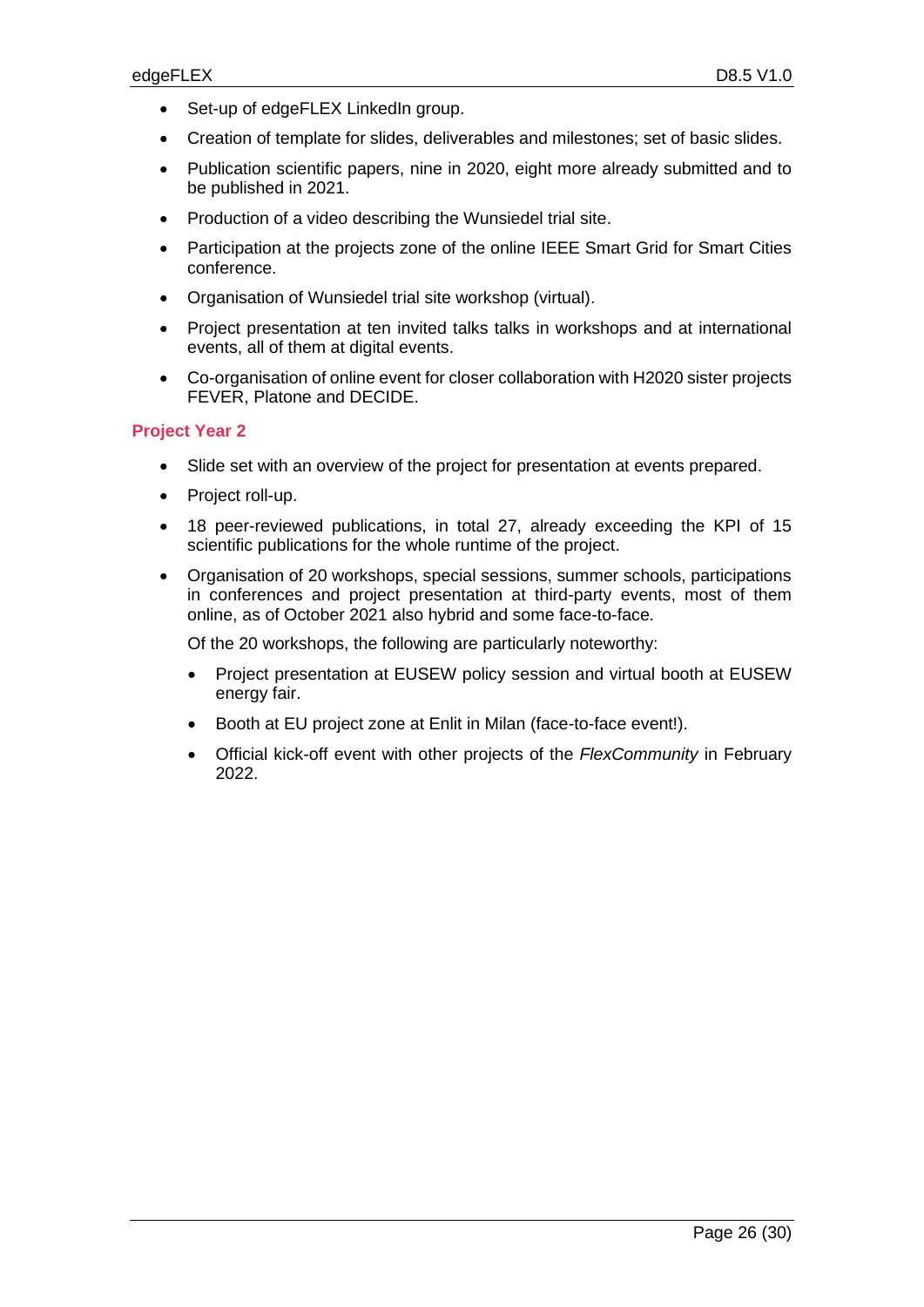# <span id="page-26-0"></span>**2.10 Project Management progress**

The project management has progressed smoothly during the project lifetime with only minor problems which were resolved with frequent and effective communication between partners. The Covid-19 pandemic brought restrictions on meetings and travel right from the from start of the project. All project meetings have been held virtually and partners are constantly improving their ability to work through digital media. The collaboration between partners in the first two years of the project was excellent and a key factor in the success of the project so far in reaching and exceeding its goals.

With virtual meetings, we were able to organise our project work and to build on the welldeveloped relationships between several of the project partners who have worked together in earlier projects. We were lucky that we had no serious problems due to project members became ill. We encountered only minor problems when purchasing and installing equipment for field trials and lab experiments, resulting in timely execution of the project plan and the achievement of goals and KPIs planned for year 1 and 2.

The first periodic project review of the first reporting period, which ended in September 2021, took place in December 2021 and the reviewers evaluated the project as achieving exceptional results with the potential to have significant impact.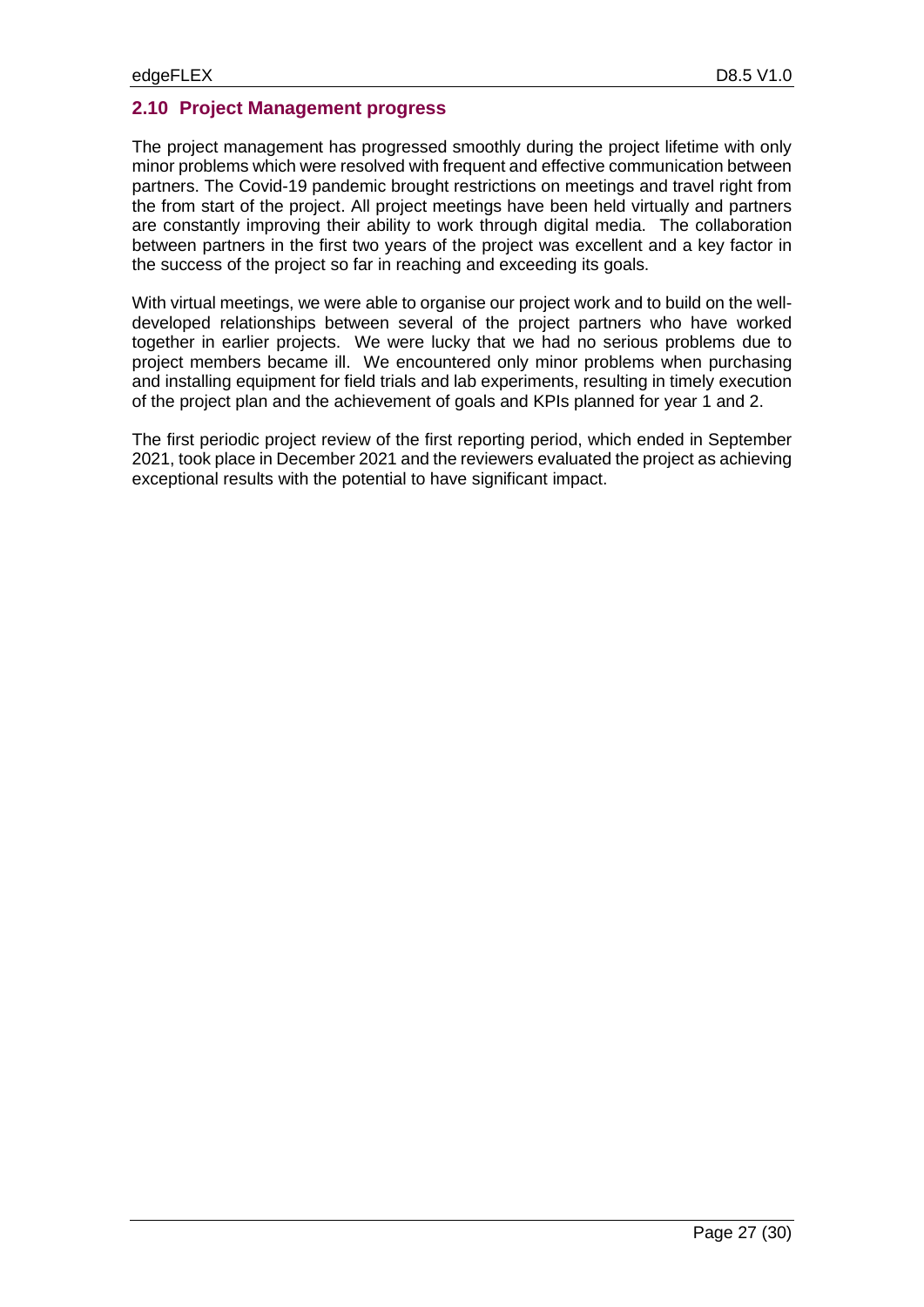# <span id="page-27-0"></span>**3. Conclusions**

Progress in the first two years of the edgeFLEX project has been excellent. All planned goals were reached and even exceeded in some areas. Progress towards achieving several project KPIs exceeded the achievement level expected at the end of the project.

The restrictions imposed by the Covid-19 pandemic have meant that almost all project participants have been working from home with restricted access to laboratory and field trial locations. Despite these difficulties and the absence of any presence meetings of project participants, we have been able to develop a good team spirit and to cope with the high stress level many project participants have had to endure due to the pandemic. We ran many virtual project meetings and organised and took part in many virtual dissemination events. We are continuously adapting our working procedures to the new working environment to optimise our output.

edgeFLEX is well positioned to achieve its full potential in the coming final year of the project.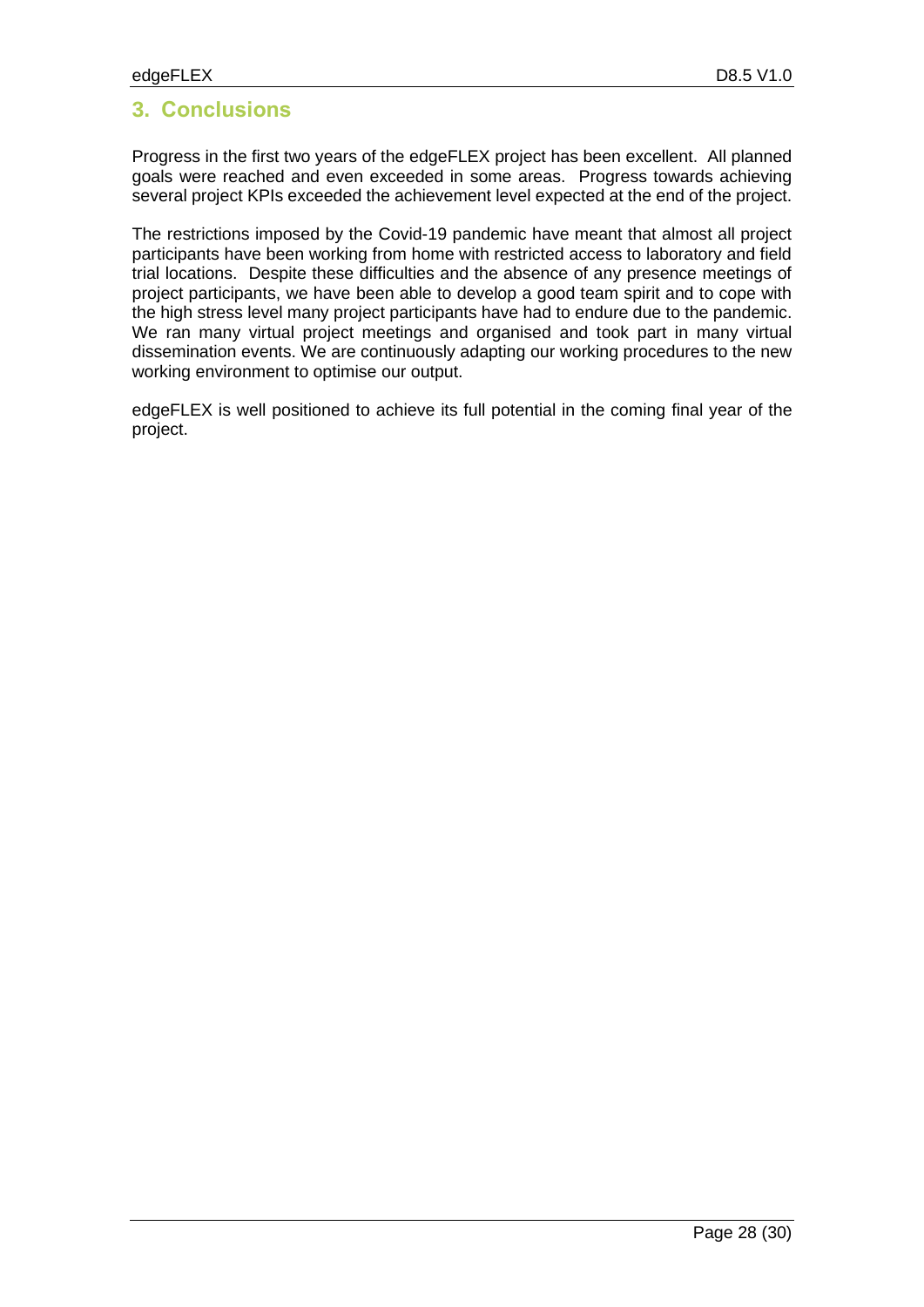# <span id="page-28-0"></span>**4. List of Figures**

| Figure 5 - Overview of the edgeFLEX Field Trials and Lab tests of 5G  18           |  |
|------------------------------------------------------------------------------------|--|
| Figure 6 - The pathway from technical challenges to business models and regulatory |  |
| Figure 7 - Digital business models requiring further market related regulations 22 |  |
|                                                                                    |  |
|                                                                                    |  |